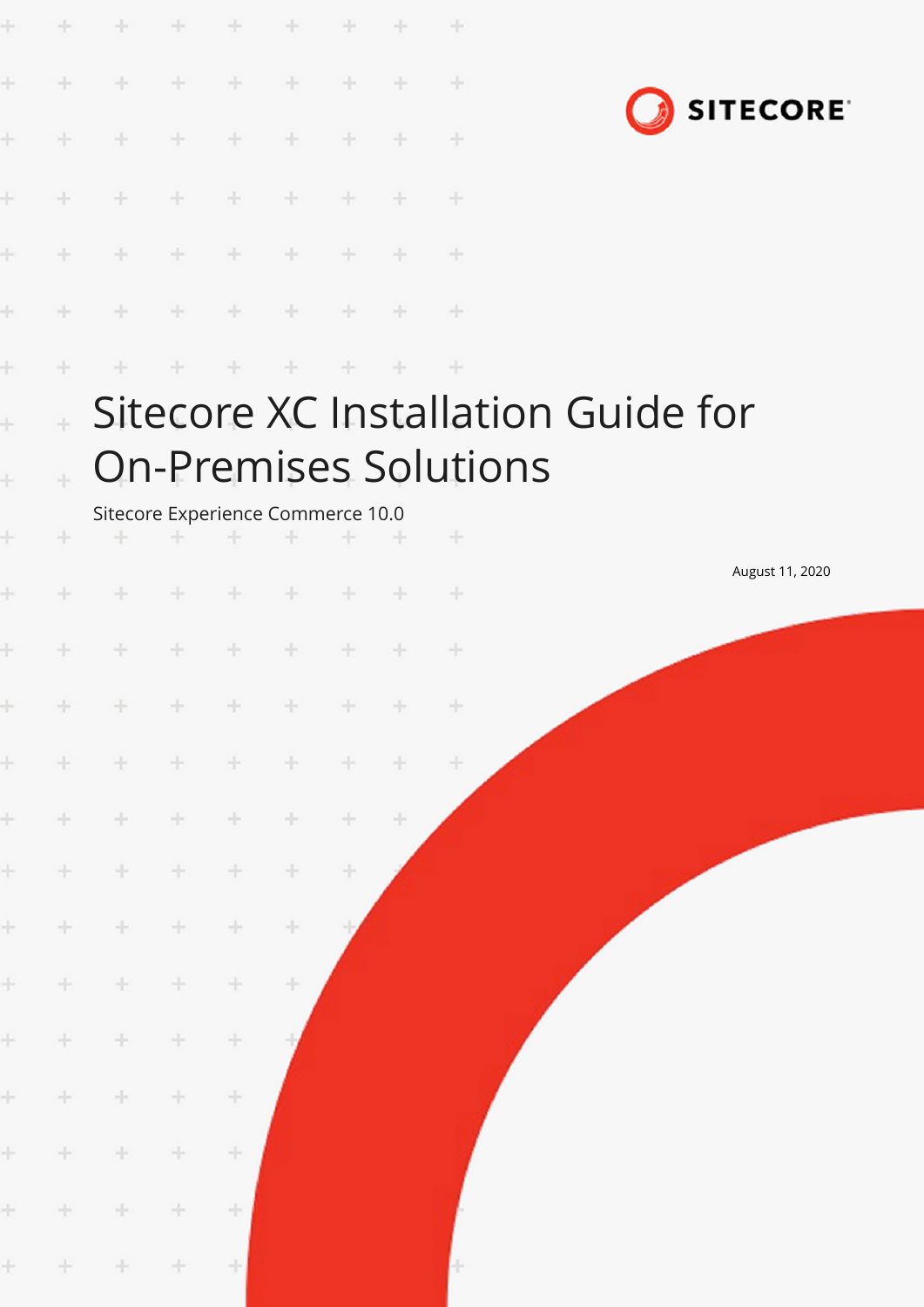

# **Table of Contents**

| 4.4.1. Change caching options in the Commerce engine configuration  21                          |  |
|-------------------------------------------------------------------------------------------------|--|
| 4.4.2. Add a remote Redis server to Commerce Engine Connect configuration  21                   |  |
|                                                                                                 |  |
|                                                                                                 |  |
|                                                                                                 |  |
|                                                                                                 |  |
| 6.2. Default storefront site fails to load or loads without catalog navigation bar  26          |  |
|                                                                                                 |  |
| 6.2.2. Default storefront site fails to load or loads without catalog navigation bar  27        |  |
|                                                                                                 |  |
|                                                                                                 |  |
|                                                                                                 |  |
|                                                                                                 |  |
| 6.3. Install-SitecoreConfiguration: The service cannot accept control messages at this time  29 |  |
|                                                                                                 |  |
|                                                                                                 |  |
|                                                                                                 |  |
|                                                                                                 |  |
| 6.5. Orders information in Experience Analytics reports and XP is not up-to-date  32            |  |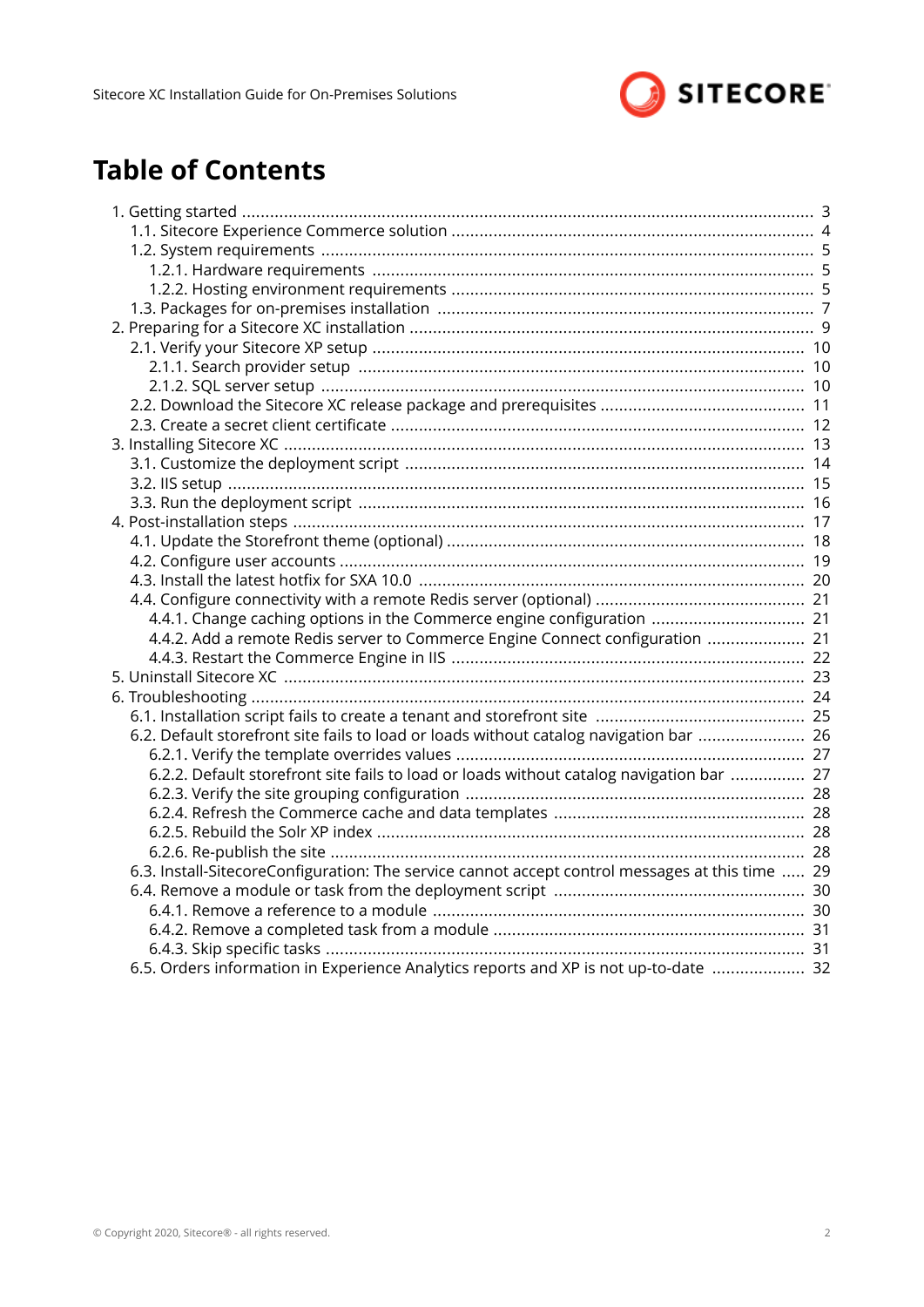

# <span id="page-2-0"></span>**1. Getting started**

This guide describes how to install a Sitecore Experience Commerce™ (XC) solution on premise, in a single-server configuration, in a local environment or on a hosted virtual machine.

### **NOTE**

This document assumes that you have already installed the Sitecore Experience Platform software (using the XP Single Instance (XP0) configuration), as described in the [Sitecore XP Quick Installation Guide for a Developer Workstation](https://dev.sitecore.net/Downloads/Sitecore_Experience_Platform/100/Sitecore_Experience_Platform_100.aspx).

This chapter contains the following sections:

- [Sitecore Experience Commerce solution](#page-3-0)
- [System requirements](#page-4-0)
- [Packages for on-premises installation](#page-6-0)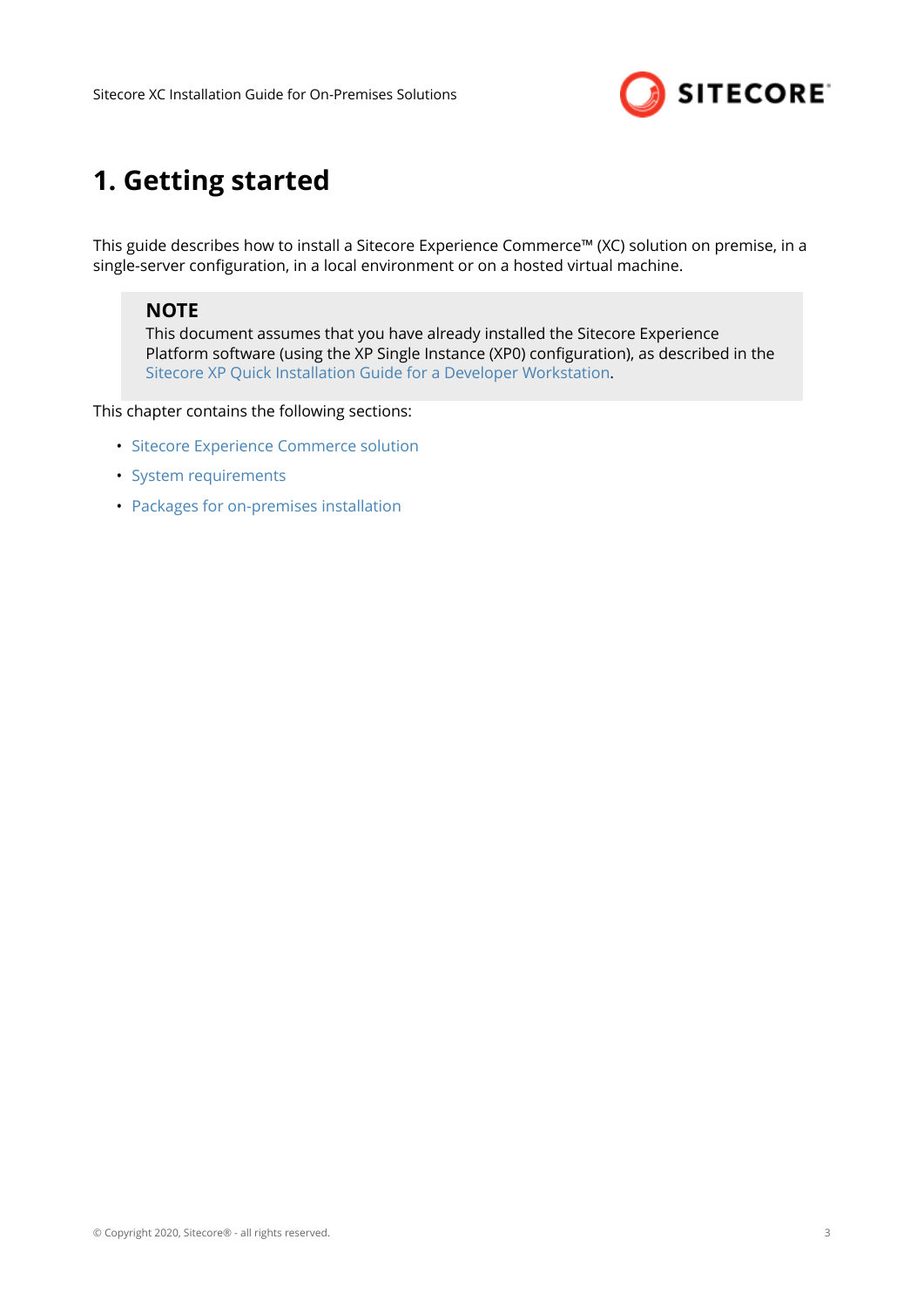

### <span id="page-3-0"></span>**1.1. Sitecore Experience Commerce solution**

Sitecore Experience Commerce (XC) is an e-commerce solution, built on the Sitecore Experience Platform (Sitecore XP).

The Sitecore XC solution provides a core framework for rapidly delivering commerce functionality through the following components:

#### • **Commerce Engine**

An extensible commerce core framework, hosting commerce services such as Cart, Order, Pricing, Promotions, Catalogs, and Inventory. The Commerce Engine includes a pluggable framework for extending the engine to modify or add to existing functionality.

#### • **Commerce Business Tools**

A set of rich business tools for merchandisers and customer service representatives. The business tools are built on the Angular framework, and can also be extended using the same pluggable framework.

#### • **Sitecore Experience Accelerator (SXA) Storefront**

A sample storefront website that is integrated with the Commerce Engine. You can use the SXA Storefront as a starting point to building a customized storefront.

For more information about Sitecore XP, refer to the [Sitecore Documentation site.](https://doc.sitecore.com/)

For assistance, or to report any discrepancies between this document and the product, please contact [Sitecore Support.](https://support.sitecore.com/csm)

The on-premises installation of the platform occurs in the context of the Sitecore Installation Framework (SIF). The framework deploys Web Deploy Packages (WDP) by passing parameters to configuration files through a Microsoft® PowerShell module.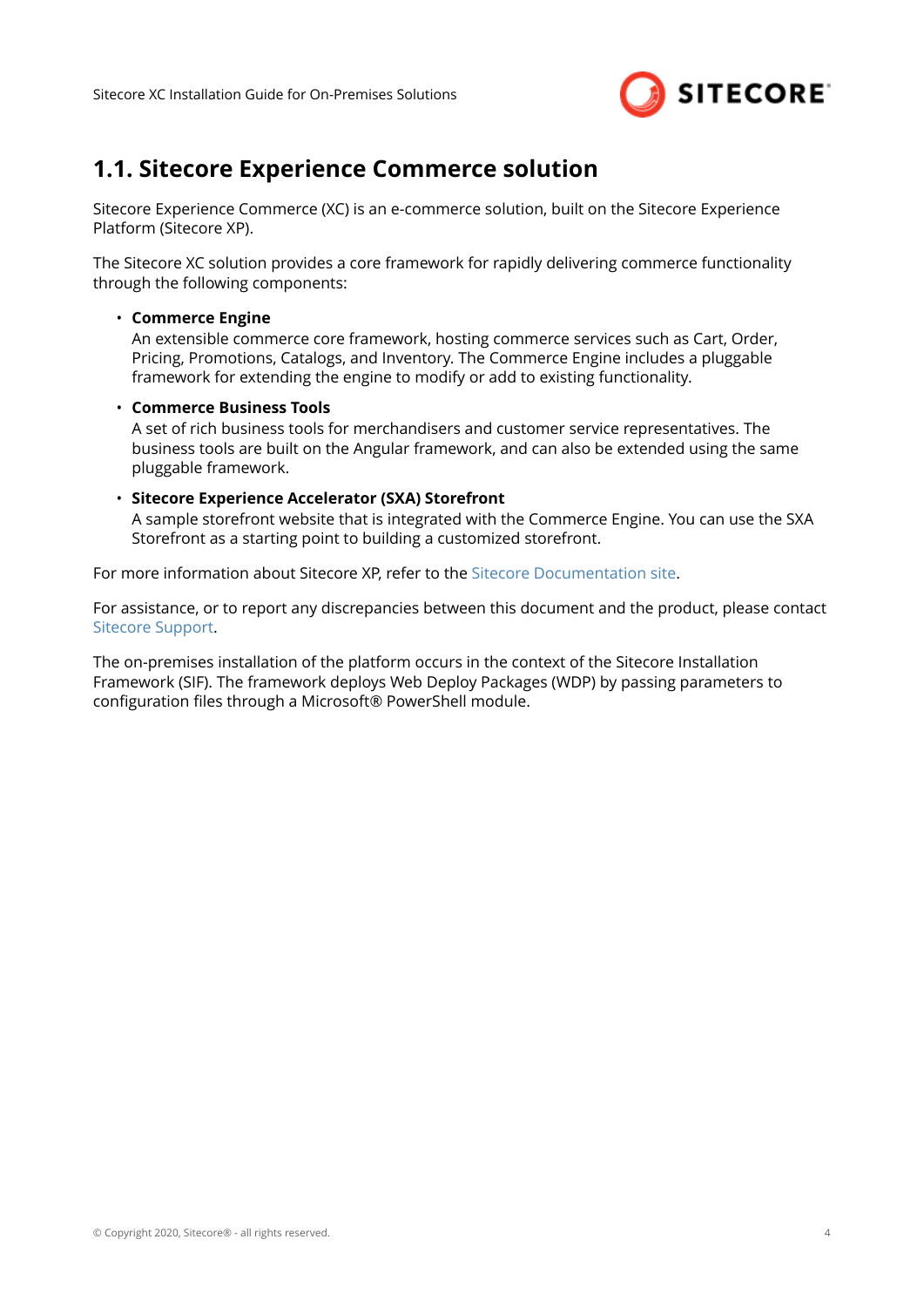

### <span id="page-4-0"></span>**1.2. System requirements**

This section describes the system requirements for a Sitecore XC 10.0 hosting environment.

The Sitecore Experience Commerce compatibility matrix is available in [this Sitecore Knowledge Base](https://kb.sitecore.net/articles/804595) [article.](https://kb.sitecore.net/articles/804595)

- Hardware requirements
- Hosting environment requirements

### **NOTE**

You need a Braintree sandbox account to enable web payment functionality through the Commerce Engine. Follow the instructions on the [Braintree website](https://www.braintreepayments.com/ca/sandbox) to set up an account, and note the MerchantID, Public Key and Private Key information. You need to specify the values for those parameters in the Sitecore XC deployment script.

### **1.2.1. Hardware requirements**

The minimum hardware configuration requirements for running a single Sitecore XC installation are:

- 4 core processor
- 16 GB of RAM

### **NOTE**

The recommended hardware requirements for running the software on a single computer. For more information about running Sitecore XC on different kinds of hardware, consult your Sitecore partner or technical sales representative.

### **1.2.2. Hosting environment requirements**

The following table lists the software requirements for Sitecore XC 10.0 hosting environment.

| Operating         | • Windows Server 2016                                |  |  |  |  |  |
|-------------------|------------------------------------------------------|--|--|--|--|--|
| system            | • Windows Server 2019                                |  |  |  |  |  |
|                   | • Windows 10 Professional (64-bit)                   |  |  |  |  |  |
| .NET<br>Framework | ASP.NET Core Runtime 3.1.6 (or later) Hosting Bundle |  |  |  |  |  |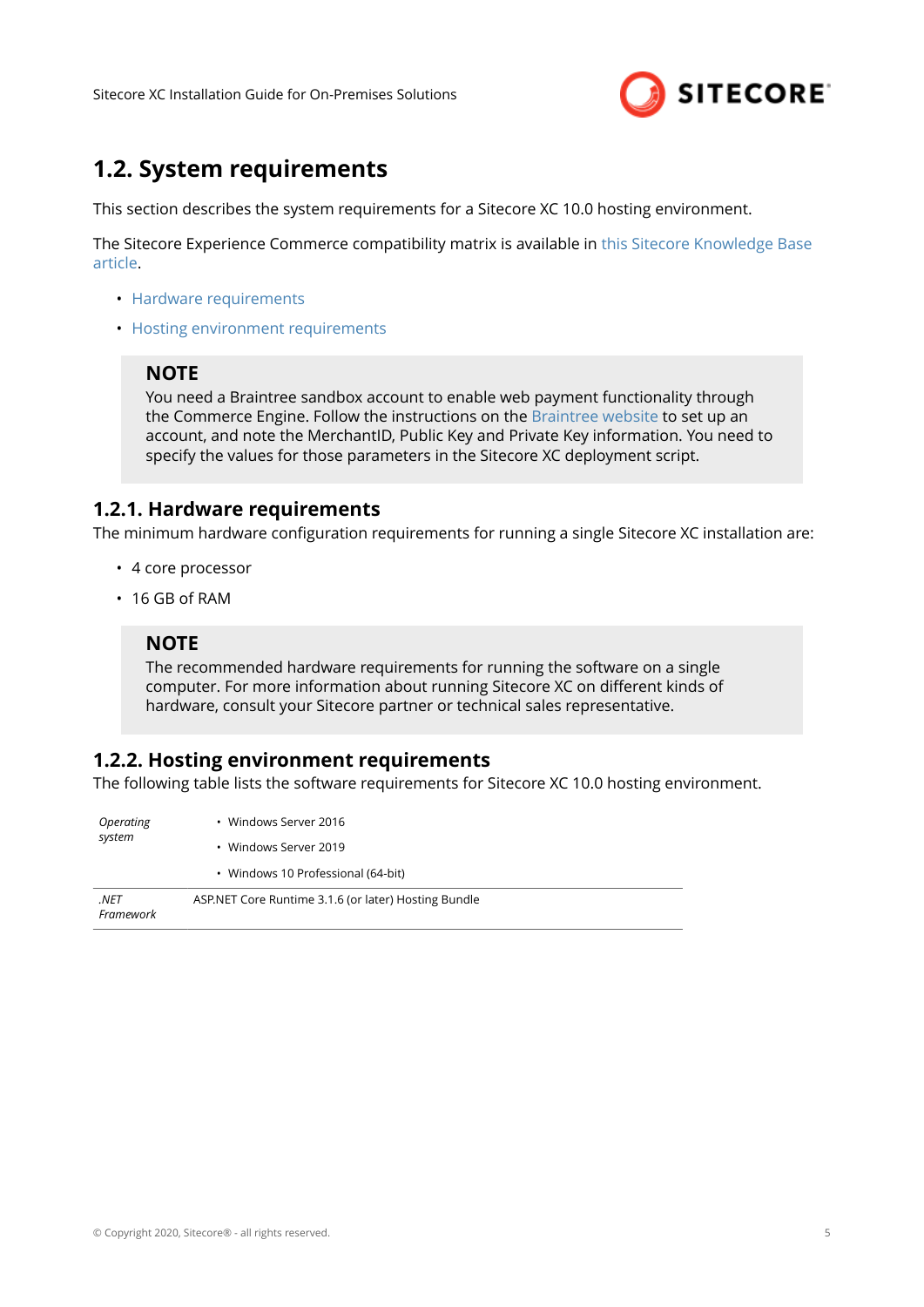

*Database* • Microsoft SQL Server 2019

- Microsoft SQL Server 2017
- Microsoft Azure SQL
- Redis data store
	- Redis (Linux): 4.0.9 (or later)
	- Redis (Azure): 4.0.14 (or later)
	- Redis (Windows): 3.0.504 (or later)

#### **NOTE**

Sitecore recommends using Redis for Linux for production installations. The version for Windows should only be used for development or non-production single machine deployments.

| Web server      | $\cdot$ IIS 10.0                                                                                                                                                                                                                                                                                                                                                |  |  |  |  |  |  |
|-----------------|-----------------------------------------------------------------------------------------------------------------------------------------------------------------------------------------------------------------------------------------------------------------------------------------------------------------------------------------------------------------|--|--|--|--|--|--|
|                 | • Microsoft Web Deploy 3.6                                                                                                                                                                                                                                                                                                                                      |  |  |  |  |  |  |
|                 | • URL Rewriter                                                                                                                                                                                                                                                                                                                                                  |  |  |  |  |  |  |
| Development     | • Visual Studio 2019                                                                                                                                                                                                                                                                                                                                            |  |  |  |  |  |  |
|                 | . NET Core SDK 3.1.302 (or latest)<br>• MSBuild Microsoft Visual Studio Web targets (available from Nuget)                                                                                                                                                                                                                                                      |  |  |  |  |  |  |
|                 |                                                                                                                                                                                                                                                                                                                                                                 |  |  |  |  |  |  |
|                 | • OData Connected Service (available from Visual Studio Marketplace)                                                                                                                                                                                                                                                                                            |  |  |  |  |  |  |
|                 | • Node.js (for BizTools customization)                                                                                                                                                                                                                                                                                                                          |  |  |  |  |  |  |
| Deployment      | PowerShell 6.0 or later                                                                                                                                                                                                                                                                                                                                         |  |  |  |  |  |  |
| Search indexing | Solr 8.4.0                                                                                                                                                                                                                                                                                                                                                      |  |  |  |  |  |  |
|                 | SolrCloud                                                                                                                                                                                                                                                                                                                                                       |  |  |  |  |  |  |
|                 | Azure Search                                                                                                                                                                                                                                                                                                                                                    |  |  |  |  |  |  |
| Sitecore        | · Sitecore Experience Platform 10.0 (available on dev. sitecore.net)                                                                                                                                                                                                                                                                                            |  |  |  |  |  |  |
| software        | · Sitecore Experience Accelerator (SXA) 10.0 (available on dev.sitecore.net)                                                                                                                                                                                                                                                                                    |  |  |  |  |  |  |
|                 | · Sitecore PowerShell Extensions 6.0 for Sitecore 10.0 (available with SXA downloads<br>on dev.sitecore.net)                                                                                                                                                                                                                                                    |  |  |  |  |  |  |
|                 | · Sitecore Identity 5.0.0                                                                                                                                                                                                                                                                                                                                       |  |  |  |  |  |  |
|                 | <b>NOTE</b><br>Sitecore PowerShell Extensions and Sitecore SXA are installed when<br>you run the Sitecore Experience Commerce deployment script, as<br>part of the XC installation process.<br>The Sitecore XC installation process requires the . ZIP packages for<br>both Sitecore SXA and Sitecore Powershell Extensions. WDP packages<br>are not supported. |  |  |  |  |  |  |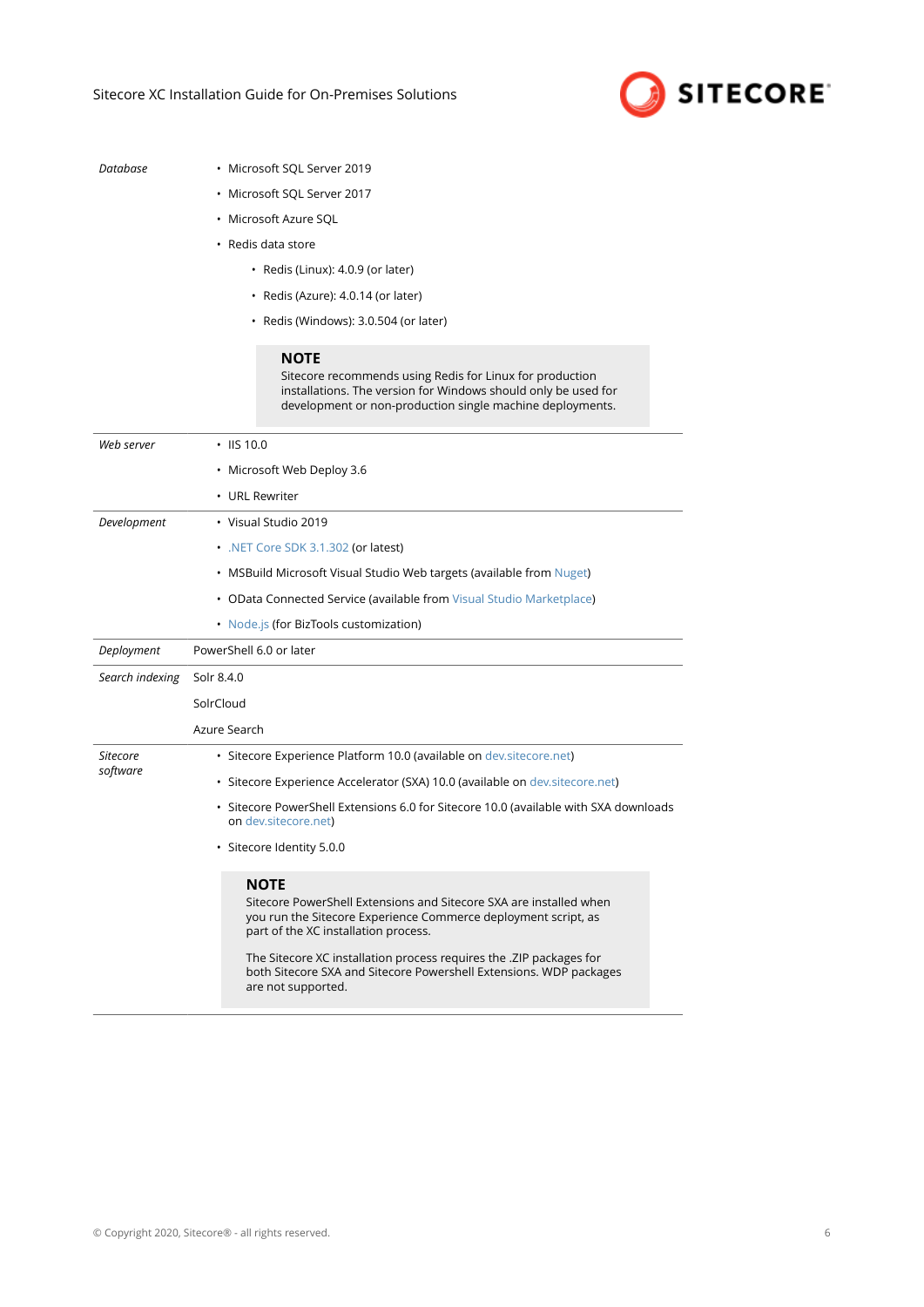

### <span id="page-6-0"></span>**1.3. Packages for on-premises installation**

The Sitecore XC release package does not include any Sitecore XP software. You must install all [Sitecore XP pre-requisite software](#page-9-0) first.

The following table lists the software packages provided with the Sitecore XC release package for an on-premises installation.

The SIF.Sitecore.Commerce package contains Sitecore Installation Framework scripts and Web Deployment Packages (WDP). Each package has a unique version number.

| Package                                                        | <b>Description</b>                                                                                                                                                                                                                                                                                                       |
|----------------------------------------------------------------|--------------------------------------------------------------------------------------------------------------------------------------------------------------------------------------------------------------------------------------------------------------------------------------------------------------------------|
| SIF.Sitecore.Commerce                                          | Contains Commerce-specific extensions to the<br>Sitecore Installation Framework (SIF), including the<br>master deployment script for Commerce packages,<br>Commerce configuration, and Solr schema.                                                                                                                      |
| Sitecore.Commerce.Engine.OnPrem.Solr                           | Contains the binary (pre-compiled code) for the<br>Commerce Engine, a lightweight, micro-service based<br>framework for the development of commerce<br>solutions.                                                                                                                                                        |
|                                                                | For deployment using Solr search.                                                                                                                                                                                                                                                                                        |
| Sitecore.Commerce.Engine.SDK                                   | Contains the development kit (source code) for<br>compiling the Commerce Engine. Compiling the SDK<br>programmatically fetches Commerce Engine plugins<br>from Sitecore's public NuGet feed. This NuGet feed<br>hosts plugins that are released and supported with<br>the Sitecore XC release. Available as ZIP package. |
| Sitecore.BizFX.OnPrem                                          | Contains an integrated suite of Sitecore XC Business<br>Tools (pre-compiled code), built on the Angular<br>application platform version 4.                                                                                                                                                                               |
| Sitecore.Biz.FX.SDK                                            | Contains the development kit (source code) for<br>compiling the Sitecore XC business tools. Available as<br>ZIP package.                                                                                                                                                                                                 |
| <b>Commerce Connect</b>                                        |                                                                                                                                                                                                                                                                                                                          |
| Sitecore Commerce Connect Core OnPrem                          | Contains a middleware integration layer between the<br>Sitecore XC back-end and the Storefront front-end.<br>and the Sitecore Experience Platform. It also contains<br>the Commerce marketing automation campaign<br>templates.                                                                                          |
| Sitecore Commerce Engine Connect OnPrem                        | Contains a thin integration layer for integrating the<br>Commerce Engine with Sitecore Commerce Connect<br>Core. Available as ZIP package.                                                                                                                                                                               |
| Sitecore Commerce ExperienceAnalytics Core<br>OnPrem           | Contains Commerce Experience Analytics installer<br>and core files required for integration with<br>Commerce.                                                                                                                                                                                                            |
| Sitecore Commerce ExperienceProfile Core<br>OnPrem             | Contains Commerce Experience Profile installer and<br>core files required to integrate Experience Profile<br>with Commerce.                                                                                                                                                                                              |
| Sitecore Commerce Marketing Automation Core<br>OnPrem          | Contains Commerce Marketing Automation<br>installation and core files as well as the default<br>Commerce Marketing Automation templates.                                                                                                                                                                                 |
| Sitecore Commerce Marketing Automation for<br>AutomationEngine | Contains Commerce Marketing automation files<br>required to setup the Marketing Automation Engine<br>service. Available as ZIP package.                                                                                                                                                                                  |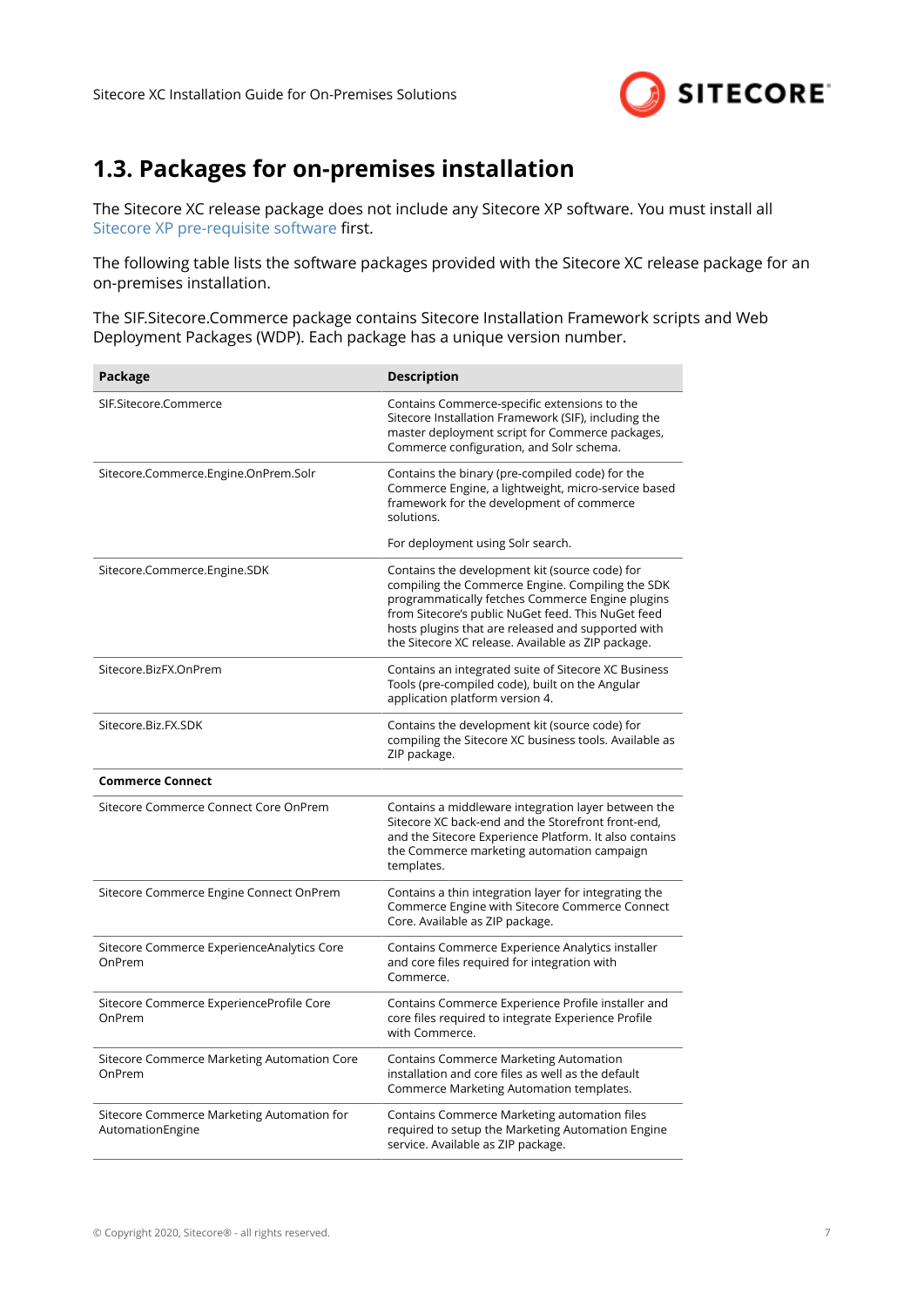

| Package                                                       | <b>Description</b>                                                                                                                                                                                                                             |
|---------------------------------------------------------------|------------------------------------------------------------------------------------------------------------------------------------------------------------------------------------------------------------------------------------------------|
| <b>SXA Storefront</b>                                         |                                                                                                                                                                                                                                                |
| Sitecore Commerce Experience Accelerator                      | Contains Commerce-specific extensions to the<br>Sitecore Experience Accelerator (SXA) templated UX<br>layouts (for example, UI renderings used to display a<br>catalog on the Storefront) as well as the Commerce<br>email campaign templates. |
| Sitecore Commerce Experience Accelerator<br>Storefront        | Contains the sample and starter storefront as an<br>integrated part of the Sitecore XC solution, built using<br>SXA UX layouts.                                                                                                                |
| Sitecore Commerce Experience Accelerator<br>Storefront Themes | Contains the themes used for the SXA Storefront site.                                                                                                                                                                                          |
| Sitecore Commerce Experience Accelerator Habitat<br>Catalog   | Contains the Habitat sample catalog for the<br>Storefront site.                                                                                                                                                                                |
| Sitecore.Commerce.Habitat.Images.OnPrem                       | Contains images for the Habitat sample catalog.                                                                                                                                                                                                |
| Adventure Works Images.OnPrem                                 | Contains images for the Adventure Works sample<br>catalog.                                                                                                                                                                                     |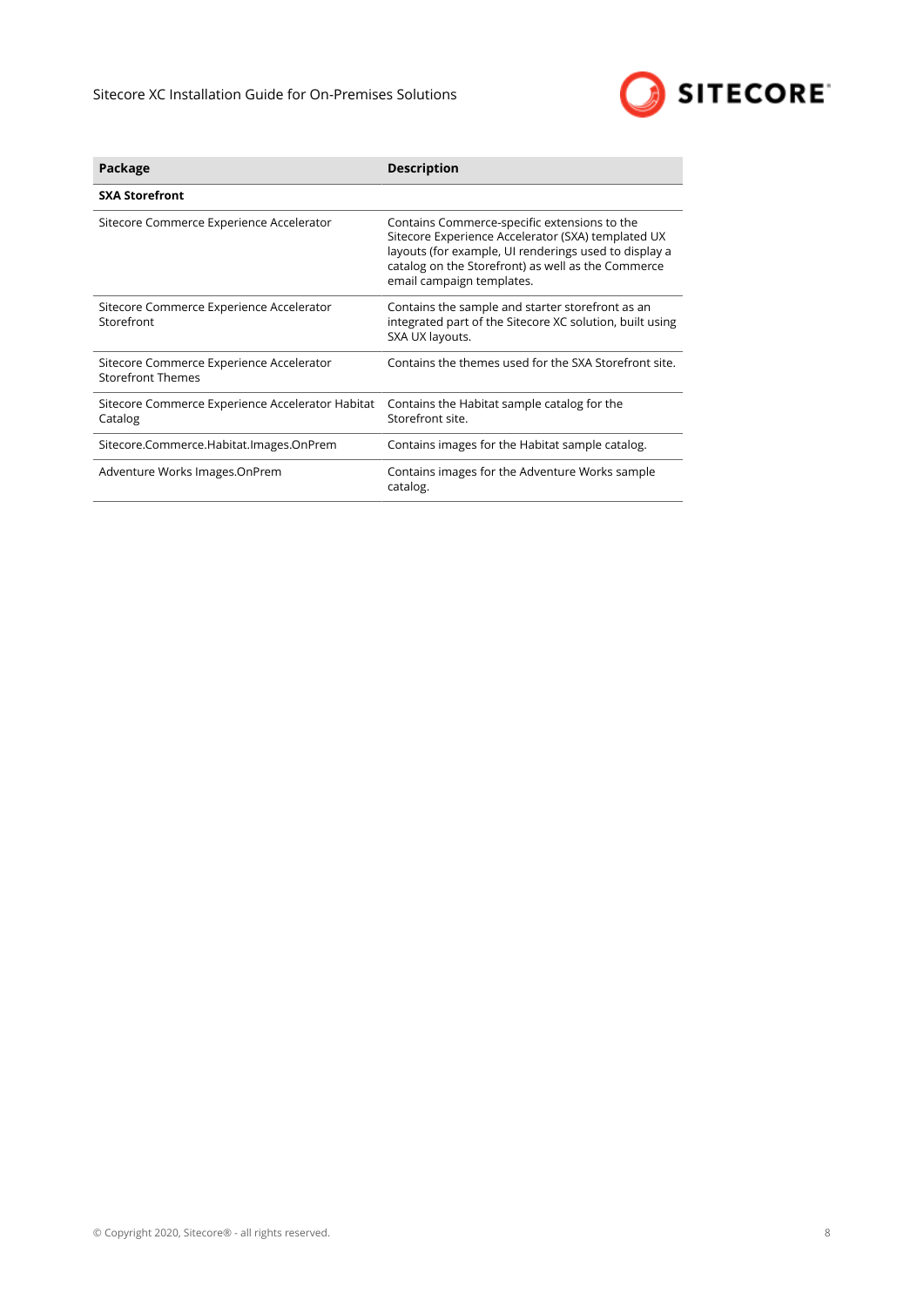

# <span id="page-8-0"></span>**2. Preparing for a Sitecore XC installation**

This chapter outlines the tasks you must complete before installing the Sitecore XC solution on a single machine in a non-production environment.

This chapter contains the following sections:

- [Verify your Sitecore XP setup](#page-9-0)
- [Download the Sitecore XC release package](#page-10-0)
- Create a secret client certificate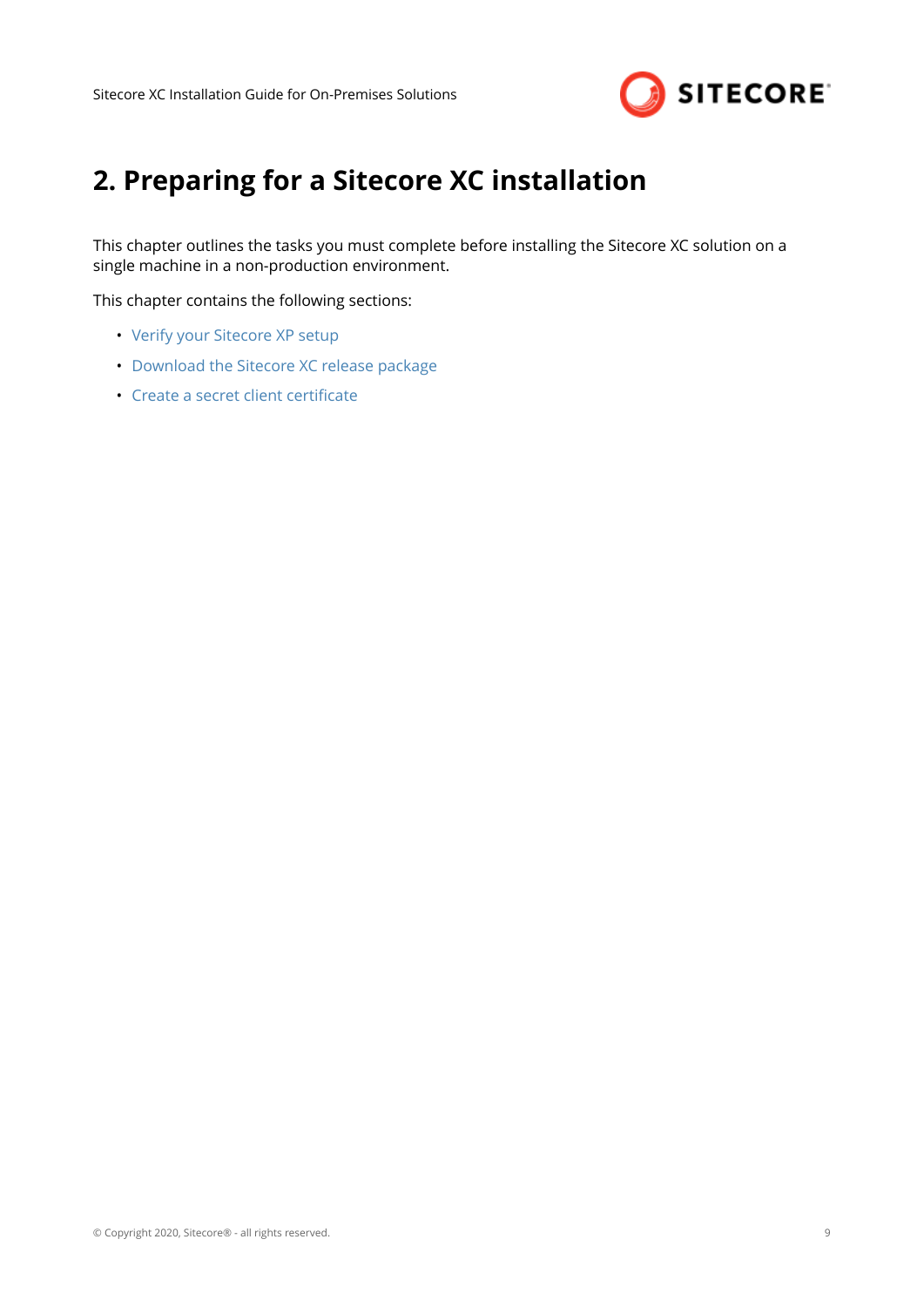

### <span id="page-9-0"></span>**2.1. Verify your Sitecore XP setup**

The instructions in this document assume that you have already installed the Sitecore XP software on your system, as described in the *Sitecore Experience Platform Installation Guide*.

These instructions also assume that you have .Net Core SDK 3.1.302 (or latest) installed in your development environment and have the following installed in your deployment environment:

- Windows Server hosting .Net Core 3.1.6
- Solr 8.4.0 deployment (with HTTPs enabled)
- Sitecore Experience Platform 10.0 (XP Single deployment)
- Sitecore Identity (4.0.0)

### **2.1.1. Search provider setup**

Solr is the recommended search provider for Sitecore XC on-premises installation (although Sitecore also supports Azure Search as a search provider).

The Sitecore XC deployment script assumes that your deployment uses Solr.

You must make sure that Solr is running properly before you install the Sitecore XC solution by rebuilding the search indexes and the link databases in the Sitecore client (**Control Panel > Indexing Manager**). See the *Sitecore Experience Platform Installation Guide* for detailed instructions .

In addition, make a note of the values you used for the Solr installation (\$SolrUrl, \$SolrRoot, \$SolrService) during the Sitecore XP installation. You must specify these values in the Sitecore XC deployment script.

### **2.1.2. SQL server setup**

The Sitecore Installation Framework (SIF) installs the required databases during Sitecore XP deployment, but you must set up the correct user roles for authentication. Ensure that you add a recognized user (for example, collectionuser) to the xDB shared databases (as described in the *Sitecore Experience Platform Installation Guide*).

Sitecore XP uses SOL authentication during installation (for example,  $$sglAdminUser = "sa"$ ). Sitecore XC uses Windows Authentication during installation, which means that the user identity running the Sitecore XC deployment script is typically the current Windows logon user. This user account must have proper database permissions (for example, sysadmin at the SQL instance level) during the installation.

In addition, make a note of the value you used for the SQL installation (\$SqlServer) during the Sitecore XP installation. You must specify this value in the Sitecore XC deployment script.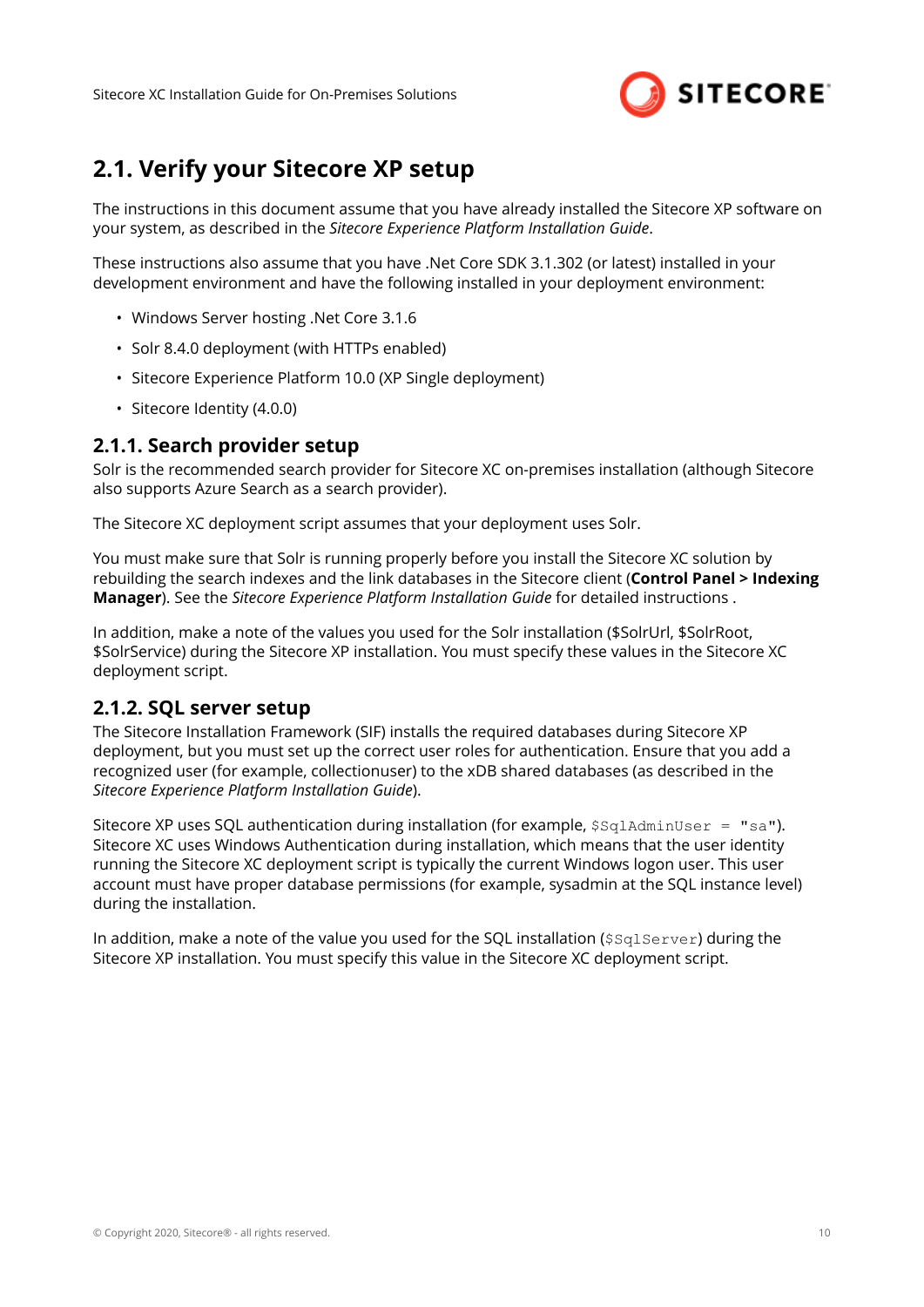

### <span id="page-10-0"></span>**2.2. Download the Sitecore XC release package and prerequisites**

You can download the Sitecore XC release package from the [Sitecore Experience Commerce Download](https://dev.sitecore.net/Downloads/Sitecore_Commerce/100/Sitecore_Experience_Commerce_100.aspx) page.

To download the Sitecore XC 10.0 release package and prerequisites:

1. Download and install Redis.

#### **NOTE**

- Sitecore recommends using Redis for Linux for production installations. Redis for Windows should only be used for development or nonproduction, single machine deployments.
- The deployment script assumes a developer scenario where Redis and XC are installed on the same host. If your development environment is using a remote Redis installation, you need to [perform additional post](#page-20-0)[installation steps](#page-20-0) to establish connectivity with the remote Redis server.
- 2. Open a browser and go to the [Sitecore Experience Commerce Download](https://dev.sitecore.net/Downloads/Sitecore_Commerce/100/Sitecore_Experience_Commerce_100.aspx) and access the page for Sitecore Experience Commerce 10.0 release downloads page.
- 3. In the section Download Options for On Premise Deployments, download the Sitecore Experience Commerce Packages for On Premise WDP (Packages for On-Premises  $2020.08-x.x.xxx$ ).
- 4. Extract the contents of the .zip file to the location from which you are deploying Sitecore XC (for example,  $c: \text{depth}$ ). The extraction process results in multiple .zip files.
- 5. Extract the content of the SIF.Sitecore.Commerce.zip file.
- 6. Download the following software to a folder in your local deployment folder:
	- Sitecore PowerShell Extensions 6.0 for Sitecore 10.0 (available from the [Sitecore](https://dev.sitecore.net/Downloads/Sitecore_Experience_Accelerator/10x/Sitecore_Experience_Accelerator_1000.aspx) [Experience Accelerator \(SXA\) Download](https://dev.sitecore.net/Downloads/Sitecore_Experience_Accelerator/10x/Sitecore_Experience_Accelerator_1000.aspx) page)
	- Sitecore Experience Accelerator 10.0 (available from the [Sitecore Experience Accelerator](https://dev.sitecore.net/Downloads/Sitecore_Experience_Accelerator/10x/Sitecore_Experience_Accelerator_1000.aspx) [Download](https://dev.sitecore.net/Downloads/Sitecore_Experience_Accelerator/10x/Sitecore_Experience_Accelerator_1000.aspx) page)

#### **NOTE**

The Sitecore XC 10.0 installation process uses .ZIP packages for SXA 10.0 and for Sitecore PowerShell Extensions.

SXA WDP packages are not supported.

• MSBuild Microsoft Visual Studio Web targets (available from [Nuget\)](https://www.nuget.org/packages/MSBuild.Microsoft.VisualStudio.Web.targets/)

#### **NOTE**

When you unpack the Web targets NuGet package, copy the \tools \VSToolsPath\Web\Microsoft.Web.XmlTransform.dll file into a folder and note the path.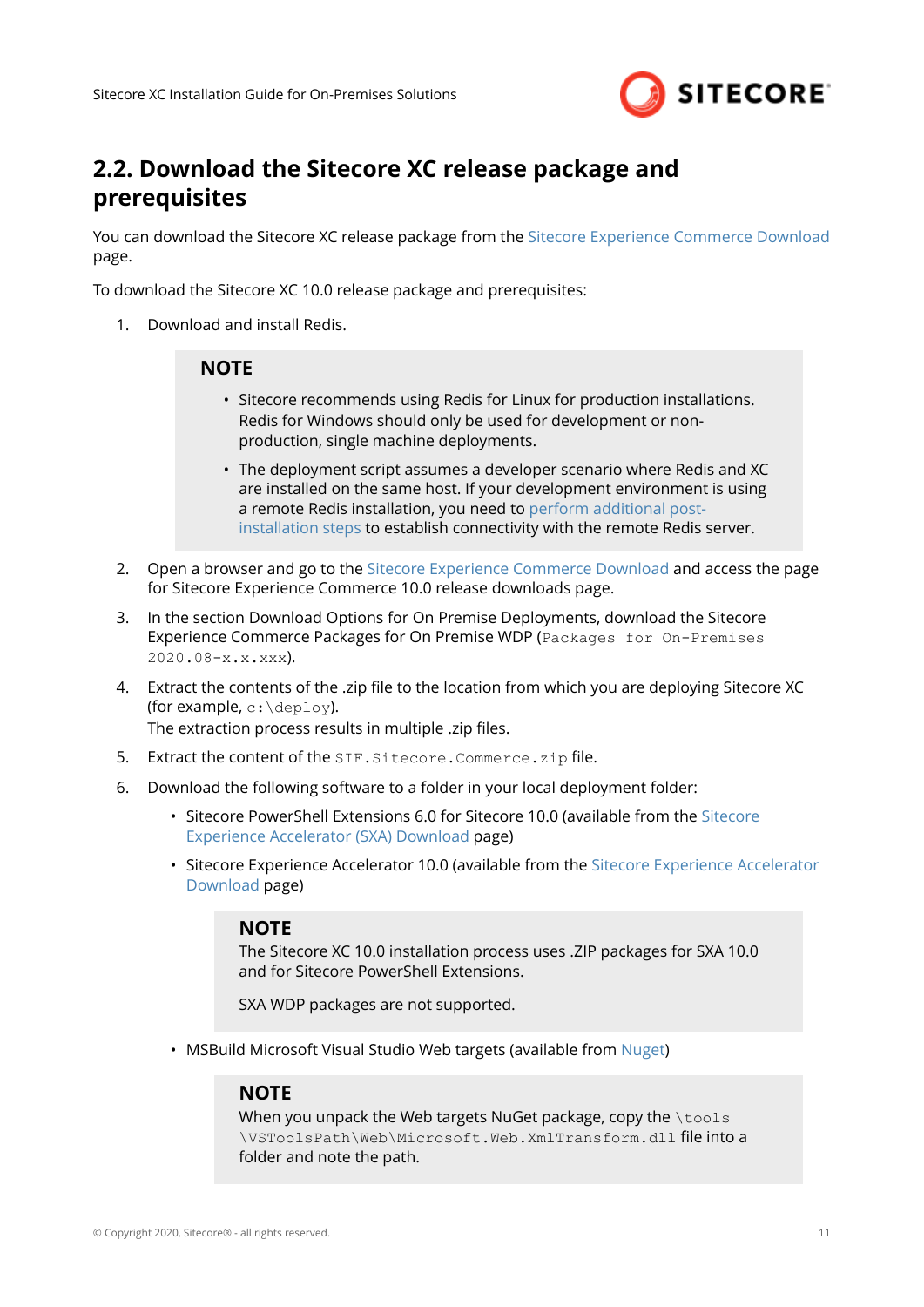

### <span id="page-11-0"></span>**2.3. Create a secret client certificate**

The Commerce Engine Connect clients authenticate with the Sitecore Identity server using a client secret. You must create an authentication secret as a prerequisite to running the Sitecore XC deployment script. The client authentication secret is a required that you must provide when you customize the deployment script.

There are many ways to create client authentication secrets, but following is an example using PowerShell:

```
$bytes = New-Object Byte[] 32
$rand = [System.Security.Cryptography.RandomNumberGenerator]::Create()
$rand.GetBytes($bytes)
$rand.Dispose()
$newClientSecret = [System.Convert]::ToBase64String($bytes)
```
### **NOTE**

Take note of the generated secret value so that you have it at hand when you [customize the the deployment script.](#page-13-0)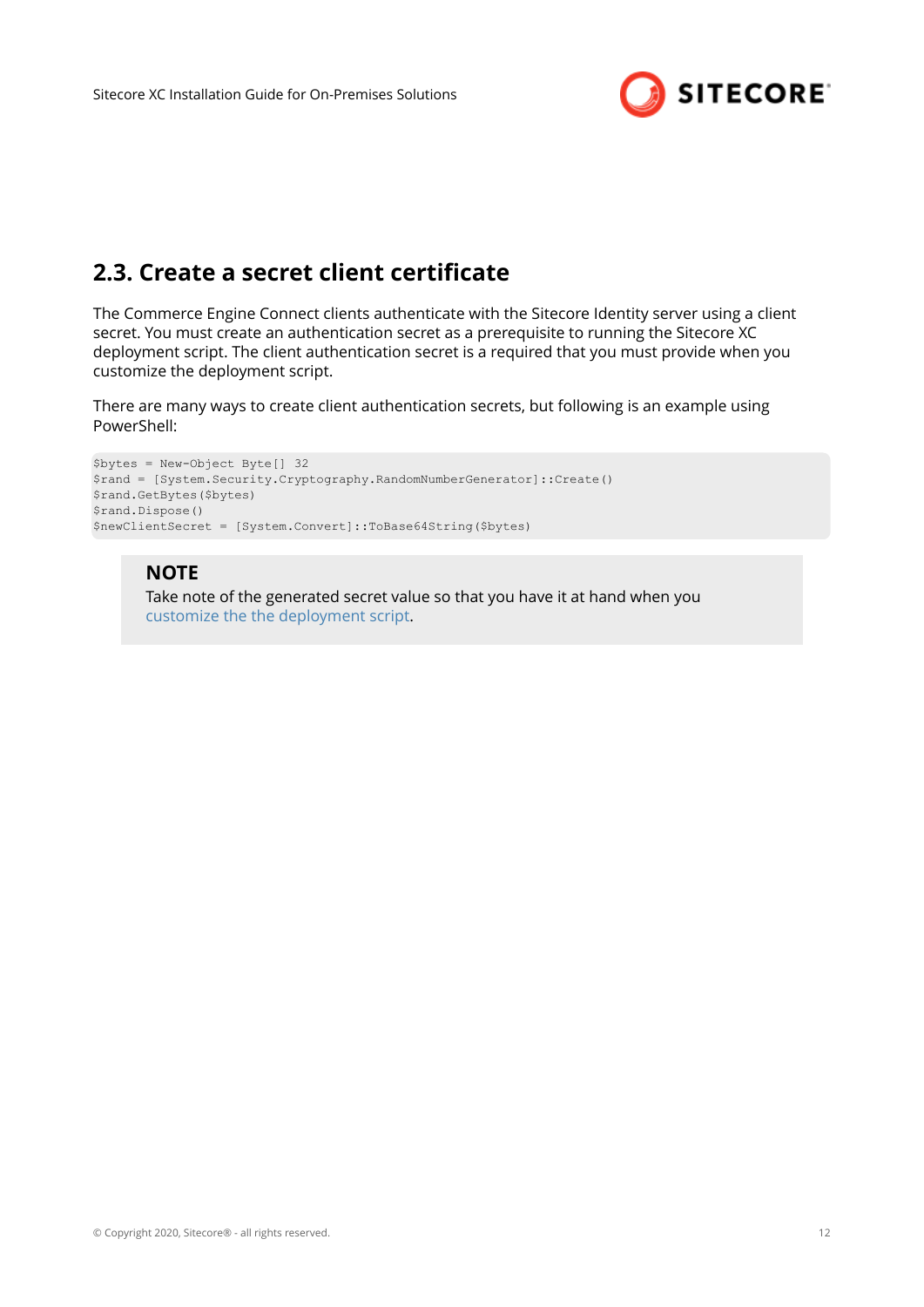

# <span id="page-12-0"></span>**3. Installing Sitecore XC**

The Sitecore XC release package includes PowerShell scripts for installing Sitecore XC. The Deploy-Sitecore-Commerce.ps1 script (located in the *SIF Sitecore Commerce* folder) installs all of the Sitecore XC modules and the SXA Storefront site.

This chapter contains the following sections:

- [Customize the deployment script](#page-13-0)
- [IIS setup](#page-14-0)
- [Run the deployment script](#page-15-0)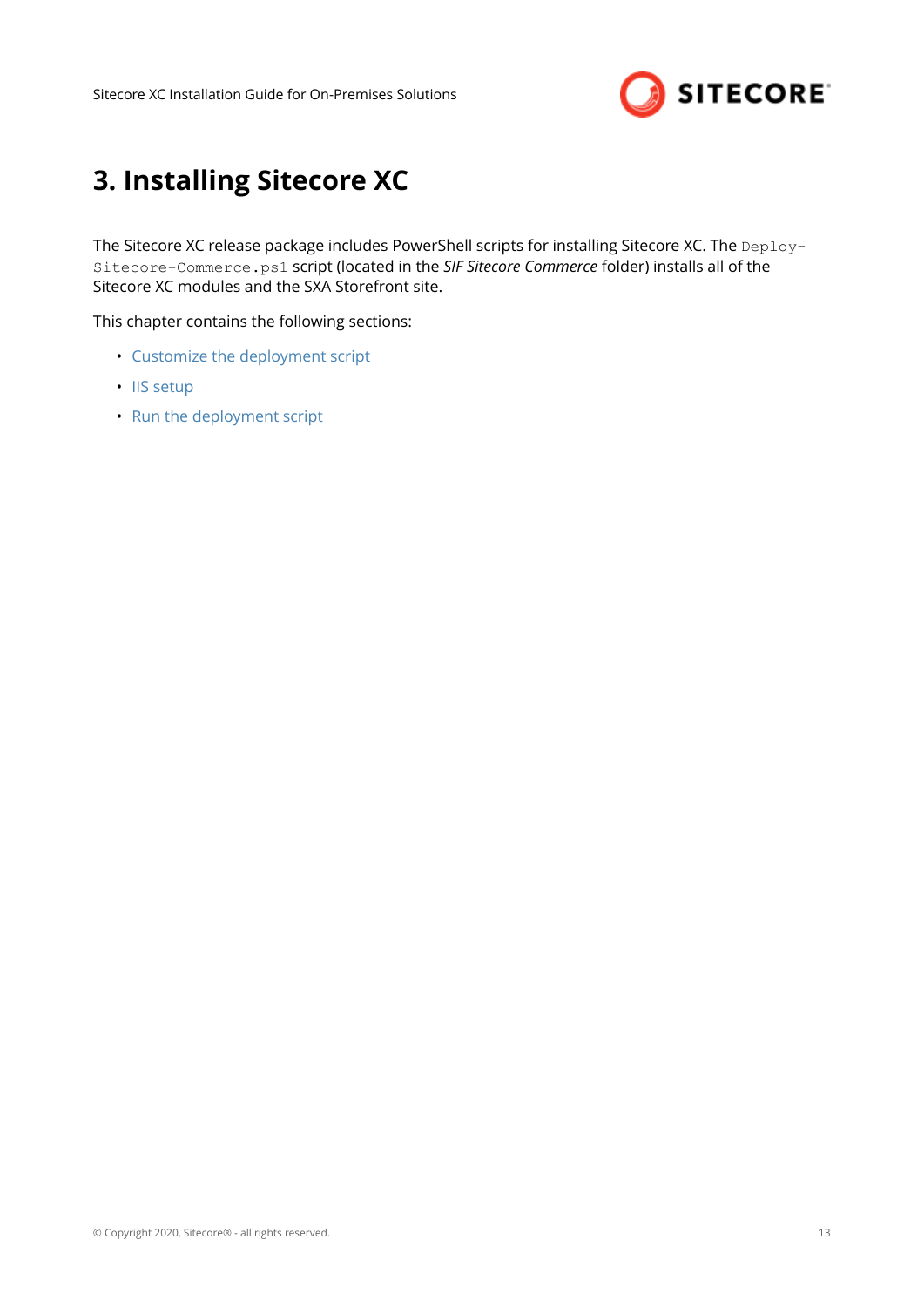

### <span id="page-13-0"></span>**3.1. Customize the deployment script**

The Sitecore XC deployment script executes a single command to deploy Sitecore XC, and includes a number of parameters that you must change. Sitecore recommends that you modify the existing deployment script and save it with a new name (to preserve a record of the factory default script).

After you specify required parameter values and paths to reflect your own deployment environment, you can run the script to install the solution.

### **NOTE**

By default, Sitecore XC parameters values are aligned with the Sitecore Experience Platform (XP0) default parameters values. If your Sitecore XP deployment uses custom value, make sure to customize the Sitecore XC deployment script accordingly.

For your convenience, the script file provides a brief description of each parameter.

To customize the deployment script:

- 1. Navigate to the SIF Sitecore Commerce folder that you unzipped earlier (for example, c:\deploy\SIF.Sitecore.Commerce.x.x.xxx\).
- 2. In a text editor, open the Deploy-Sitecore-Commerce.ps1 script file.
- 3. Save a copy of the file with a new name (for example, MyDeploy-Sitecore-Commerce.ps1).
- 4. Specify values for the all parameters, according to your own environment. In particular, make sure that the path values correspond to the locations where you unzipped or copied files needed for the installation. The script provides a description of each parameter.

### **NOTE**

The deployment script requires that you provide a client secret to authenticate with Commerce Engine Connect. Deployment fails if you omit to provide a value for parameter \$CommerceEngineConnectClientSecret = "". Make sure to [generate a client secret](#page-11-0) prior to customizing the script.

5. By default, the script deploys the SXA Storefront. If you want to install the Sitecore XC solution in a Commerce-Engine only deployment (that is, without installing the SXA Storefront), set the value of the parameter  $$skip$  Initum tailDefaultStorefront to true. The script predefines the list of tasks to skip.

#### **NOTE**

When you skip the installation of the SXA Storefront, the script still deploys all SF-related packages. To avoid deploying unnecessary storefront packages, set the \$SkipDeployStorefrontPackages parameter to true.

6. After you have made your changes to the deployment script, save the file.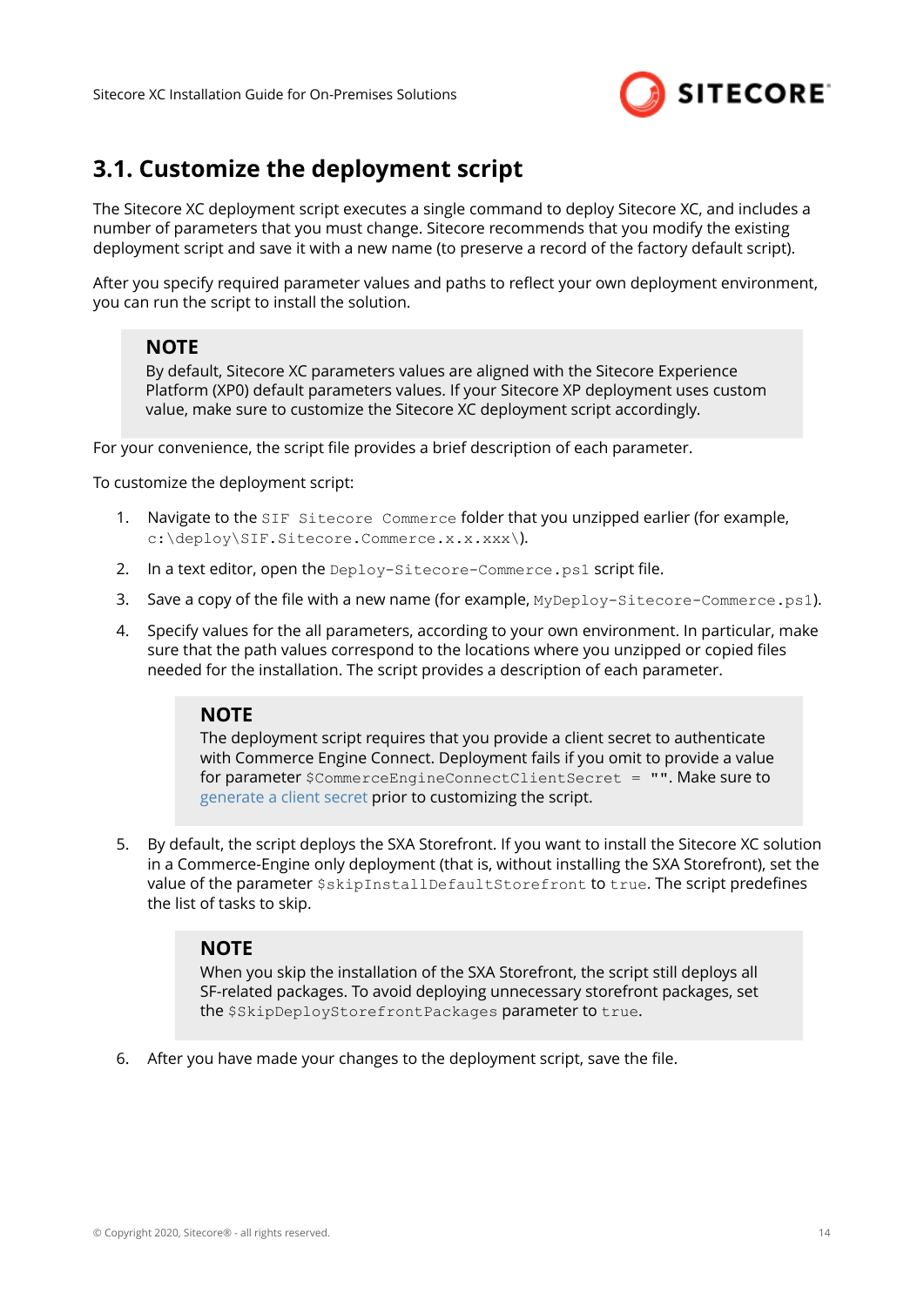

### <span id="page-14-0"></span>**3.2. IIS setup**

If the Sitecore XP IIS site name is different from its application pool name (by default, they are the same), you must change the values in the Sitecore XC deployment scripts for the StopAppPool and StartAppPool parameters in the SXAStorefront.Preconfigure.json file to reflect the correct application pool name.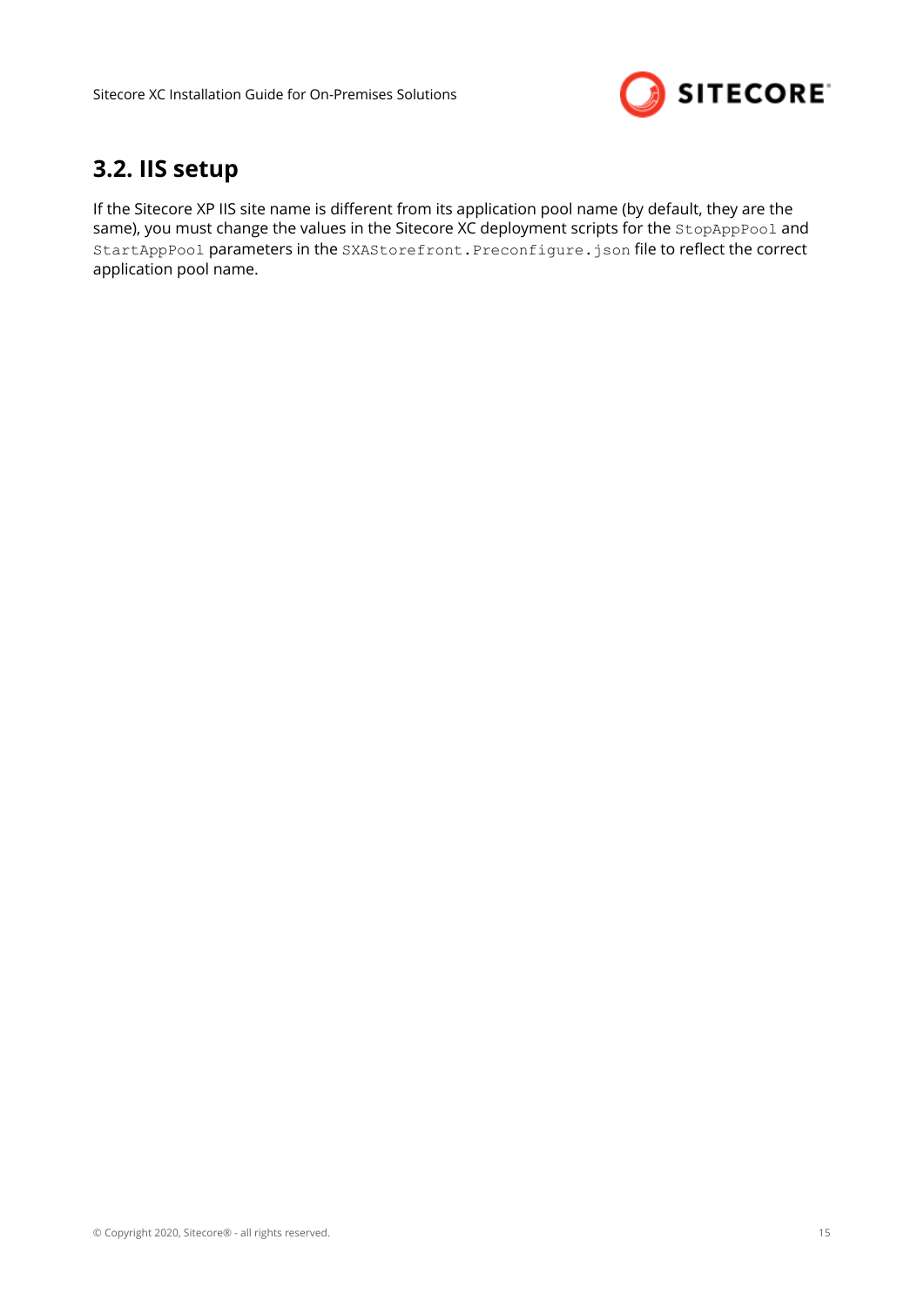

### <span id="page-15-0"></span>**3.3. Run the deployment script**

To run your customized Sitecore XC deployment script:

1. In IIS Manager, restart the Sitecore Identity service.

### **IMPORTANT**

After you have restarted the service, do not browse to the Sitecore Identity service. Run the deployment script (by performing the following steps) before accessing the Sitecore Identity service.

- 2. Launch PowerShell as an administrator, and navigate to: C: \deploy\<path-to-SIFfolder>.
- 3. Run the customized deployment script by executing the following command (using the file name you used for your deployment script), for example: .\MyDeploy-Sitecore-Commerce.ps1

#### **NOTE**

The installation script performs tasks that update the Sitecore databases. If you attempt to re-run the Sitecore XC deployment script after a Sitecore database was altered by a previous installation attempt, the script fails with an error message. To avoid this error, you can [modify the script to skip or remove the](#page-29-0) [tasks previously completed](#page-29-0) and run the script again. Otherwise, you must [uninstall](#page-22-0) and re-install Sitecore Experience Platform and Sitecore Commerce XC.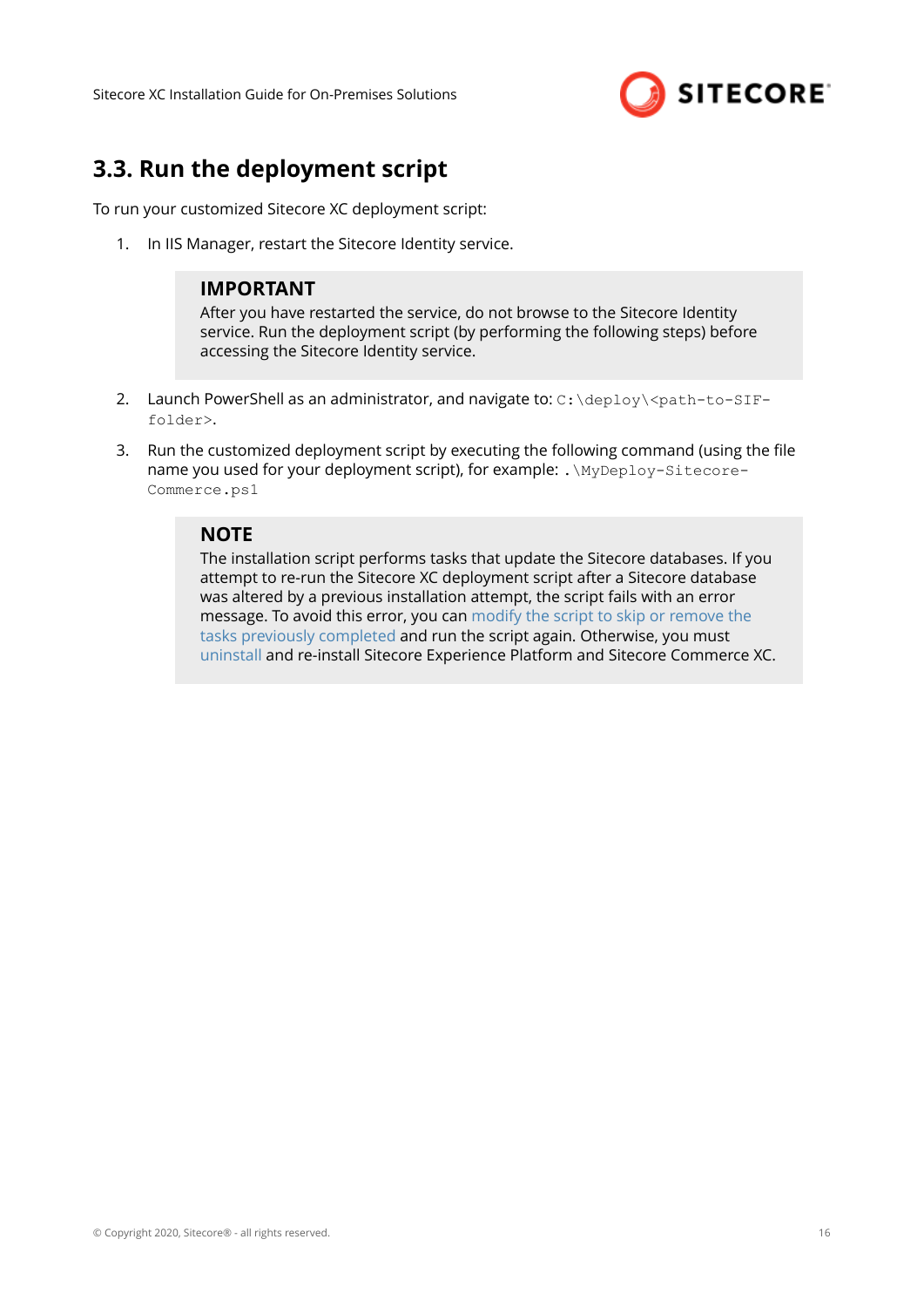

# <span id="page-16-0"></span>**4. Post-installation steps**

After you have successfully installed the Sitecore XC software, you must complete the following tasks to complete your deployment:

- [Update the Storefront theme \(optional\)](#page-17-0)
- Configure user accounts
- Configure connectivity with a remote Redis server (optional)
- Install the latest hotfix for SXA 10.0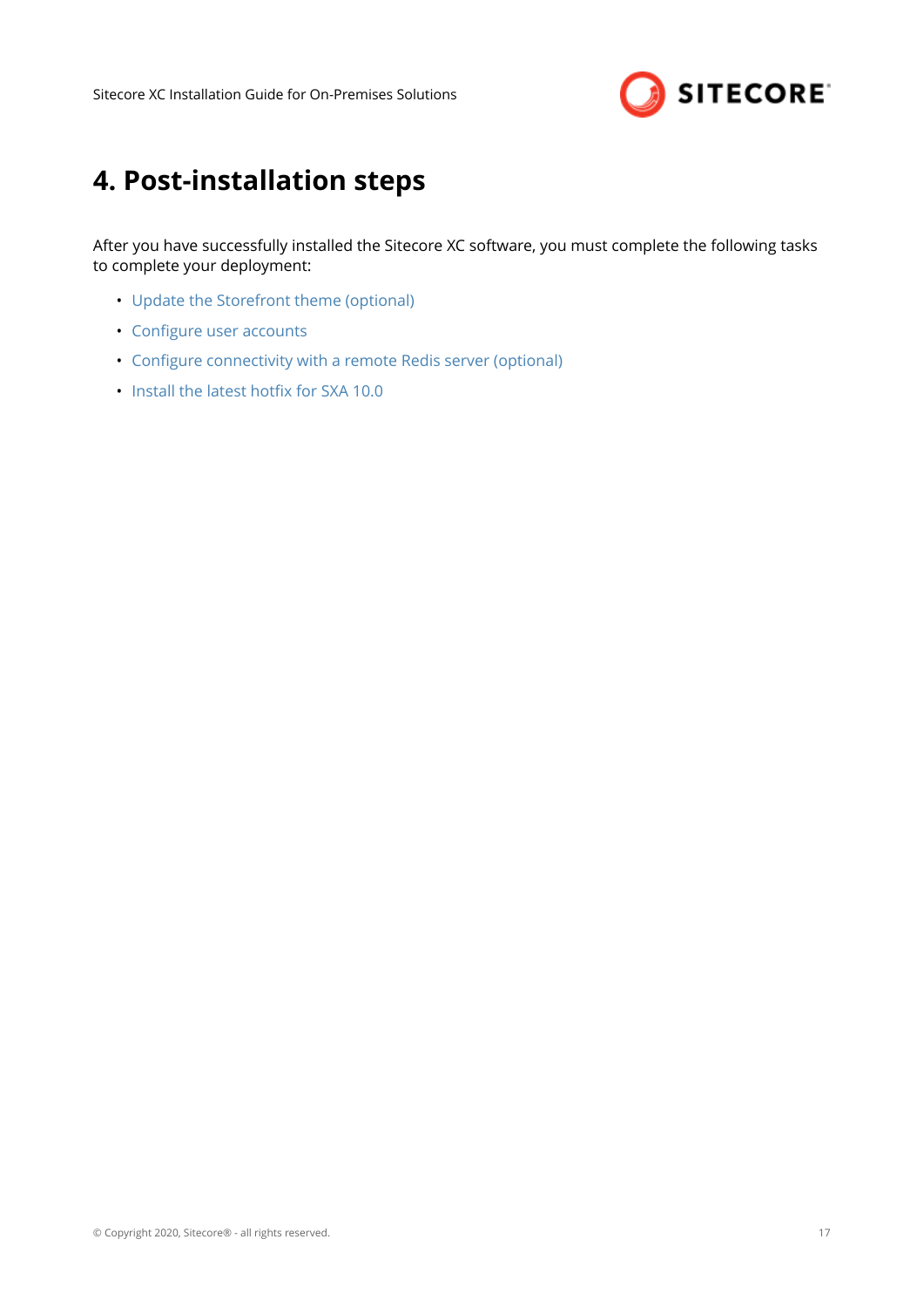

# <span id="page-17-0"></span>**4.1. Update the Storefront theme (optional)**

By default, the Sitecore XC deployment script installs the SXA Storefront site with the storefrontbranded theme.

Optionally, you can assign a different theme (for example, a custom theme), as described in the [Create](https://doc.sitecore.com/100/sitecore-experience-commerce/en/create-a-commerce-tenant-and-site.html) [a new tenant and site](https://doc.sitecore.com/100/sitecore-experience-commerce/en/create-a-commerce-tenant-and-site.html) topic on the Sitecore Documentation site.

You must [re-publish](https://doc.sitecore.com/users/100/sitecore-experience-platform/en/publish-a-website.html) the Storefront site for your changes to take effect.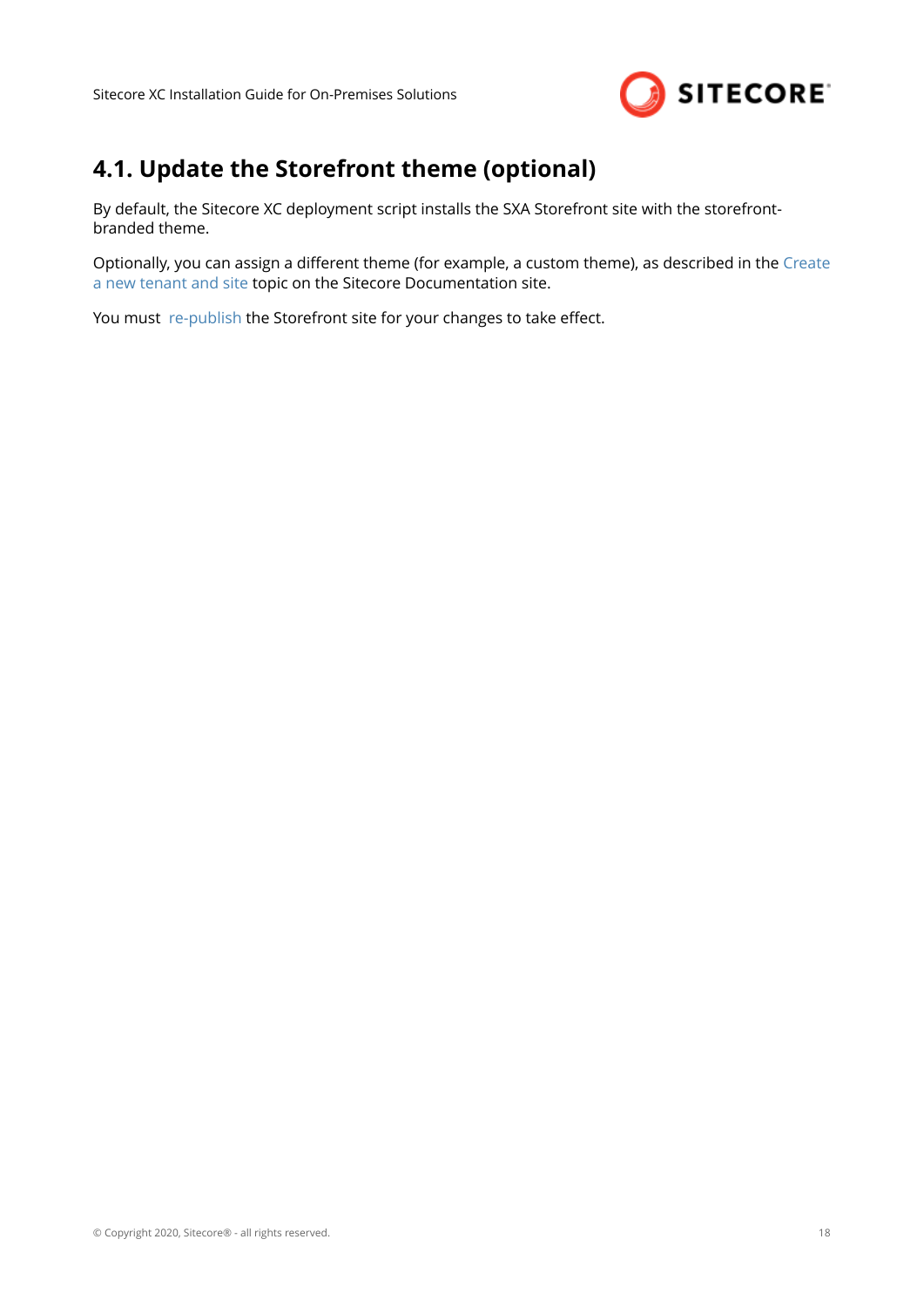

### <span id="page-18-0"></span>**4.2. Configure user accounts**

After you have deployed your Sitecore XC solution, you must create user accounts and assign the appropriate roles.

### **NOTE**

Every Sitecore XC user who requires access to the Business Tools must have the *Commerce Business User* role assigned, at a minimum.

You [create users](https://doc.sitecore.com/developers/100/platform-administration-and-architecture/en/create-a-user.html) and [assign roles](https://doc.sitecore.com/developers/100/platform-administration-and-architecture/en/add-a-user-to-a-role.html) using the **User Manager** tool on the **Sitecore Launchpad**.

Refer to the [User roles and permissions](https://doc.sitecore.com/developers/100/sitecore-experience-commerce/en/user-roles-and-permissions.html) topic for information on the pre-defined roles and associated permissions for the Sitecore XC Business Tools.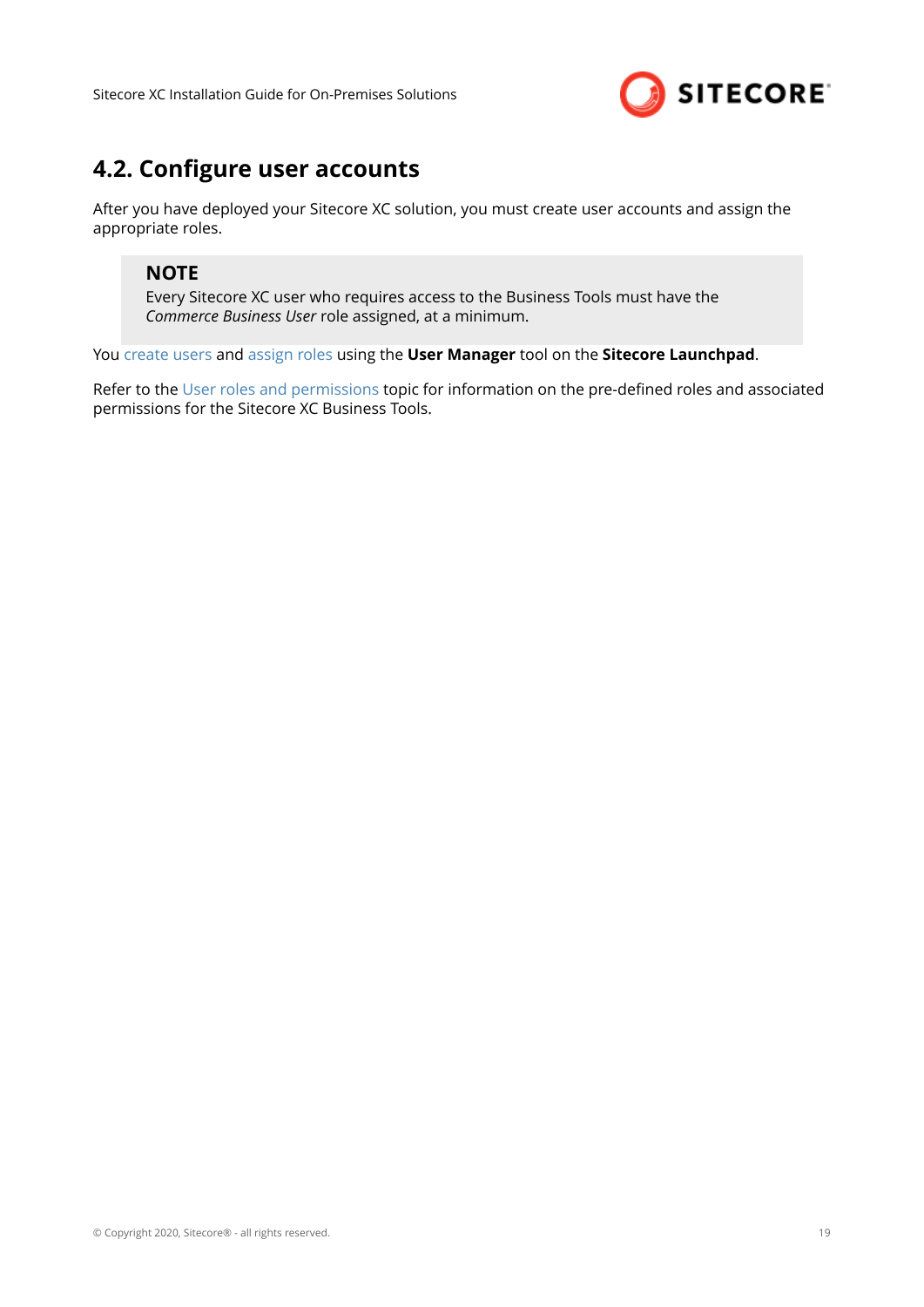

### <span id="page-19-0"></span>**4.3. Install the latest hotfix for SXA 10.0**

When using Sitecore Experience Accelerator (SXA) with Scriban templates under heavy load, a race condition might occur, resulting in pages being rendered incorrectly. To avoid this issue, install the SXA 10.0 hotfix available from this [Sitecore Knowledge Base article.](https://kb.sitecore.net/articles/285179)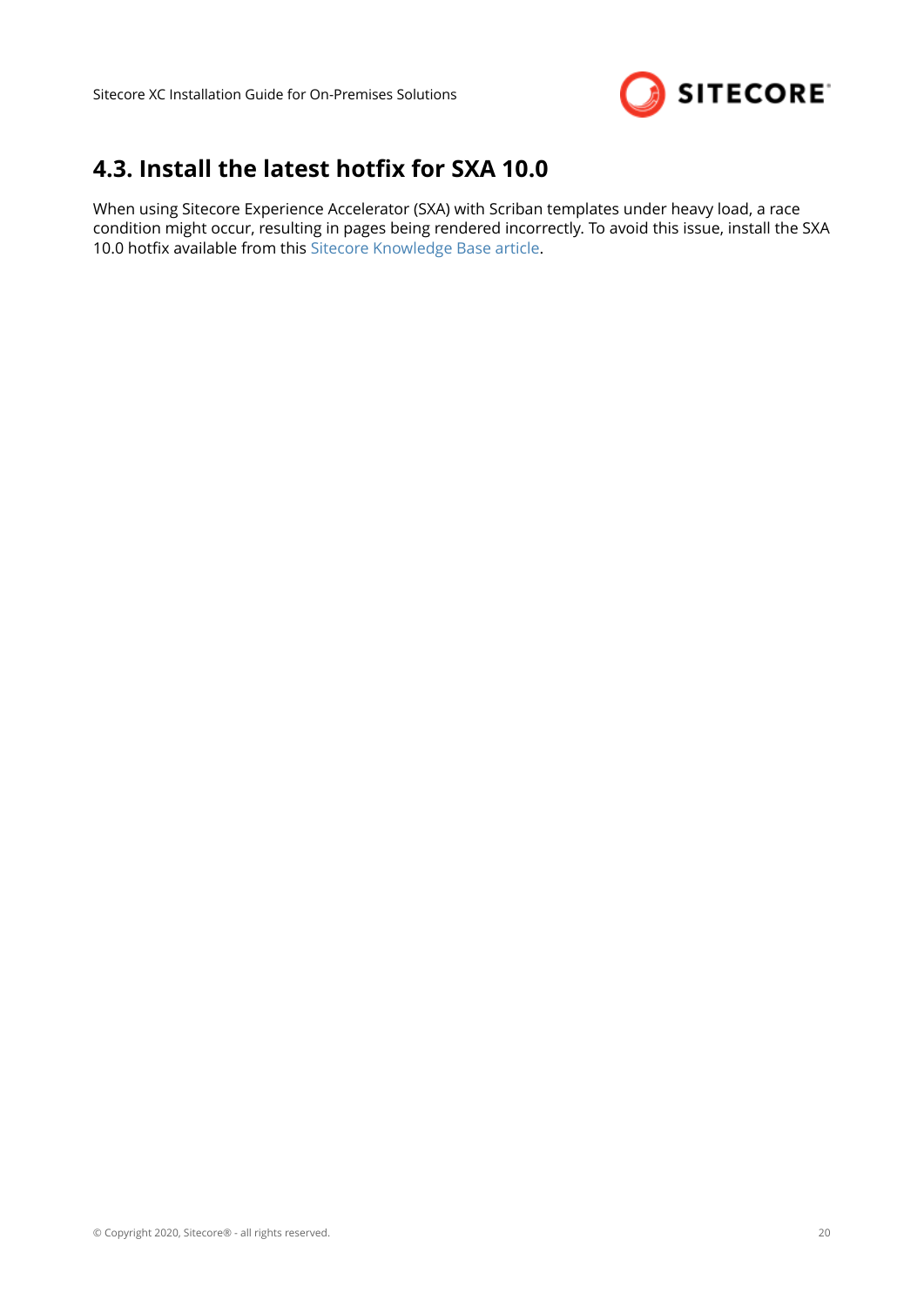

### <span id="page-20-0"></span>**4.4. Configure connectivity with a remote Redis server (optional)**

The default deployment script assumes that Redis and Sitecore Experience Commerce (XC) are deployed on the same host. If your Sitecore XC developer environment uses a remote instance of Redis, you must perform additional steps to establish connectivity with Redis.

### **NOTE**

You must perform the following procedures on each instance of the Commerce Engine in your deployment.

- 1. Change caching options in the Commerce engine configuration
- 2. Add a remote Redis server to Commerce Engine Connect configuration
- 3. [Restart the Commerce Engine in IIS](#page-21-0)

### **4.4.1. Change caching options in the Commerce engine configuration**

The Commerce Engine config.json file defines default caching options that you must change when using a remote Redis instance.

To configure the Commerce Engine to use a remote Redis instance:

• Open the c:\inetpub\wwwroot\<COMMERCE\_ENGINE\_INSTANCE\_NAME>\wwwroot \config.json file, locate the "Caching" section and, in the Redis Options subsection, change the default "Configuration": "localhost" to specify the machine name hosting your Redis server. For example:

```
"Caching": {
     "Memory": {
 "Enabled": false,
 "CacheStoreName": "Commerce-Memory-Store"
                },
     "Redis": {
          "Enabled": true,
          "CacheStoreName": "Commerce-Redis-Store",
          "Options": {
               "Configuration": "<MACHINENAME>:<PORT>",
               "InstanceName": "Redis"
denotes the contract of the contract of the second property of the contract of the contract of the contract of
 } 
              },
```
### **NOTE**

You do not need to specify the Redis port number when using the default port for Redis (6380). If your Redis deployment does not use the default, you must specify the port number in the configuration (for example "Configuration": "localhost:6398").

### **4.4.2. Add a remote Redis server to Commerce Engine Connect configuration**

To establish connectivity with a remote Redis server:

1. In the c:\inetpub\wwwroot\<site>\App\_Config\Include\Y.Commerce.Engine folder, open the Sitecore.Commerce.Engine.Connect.config file.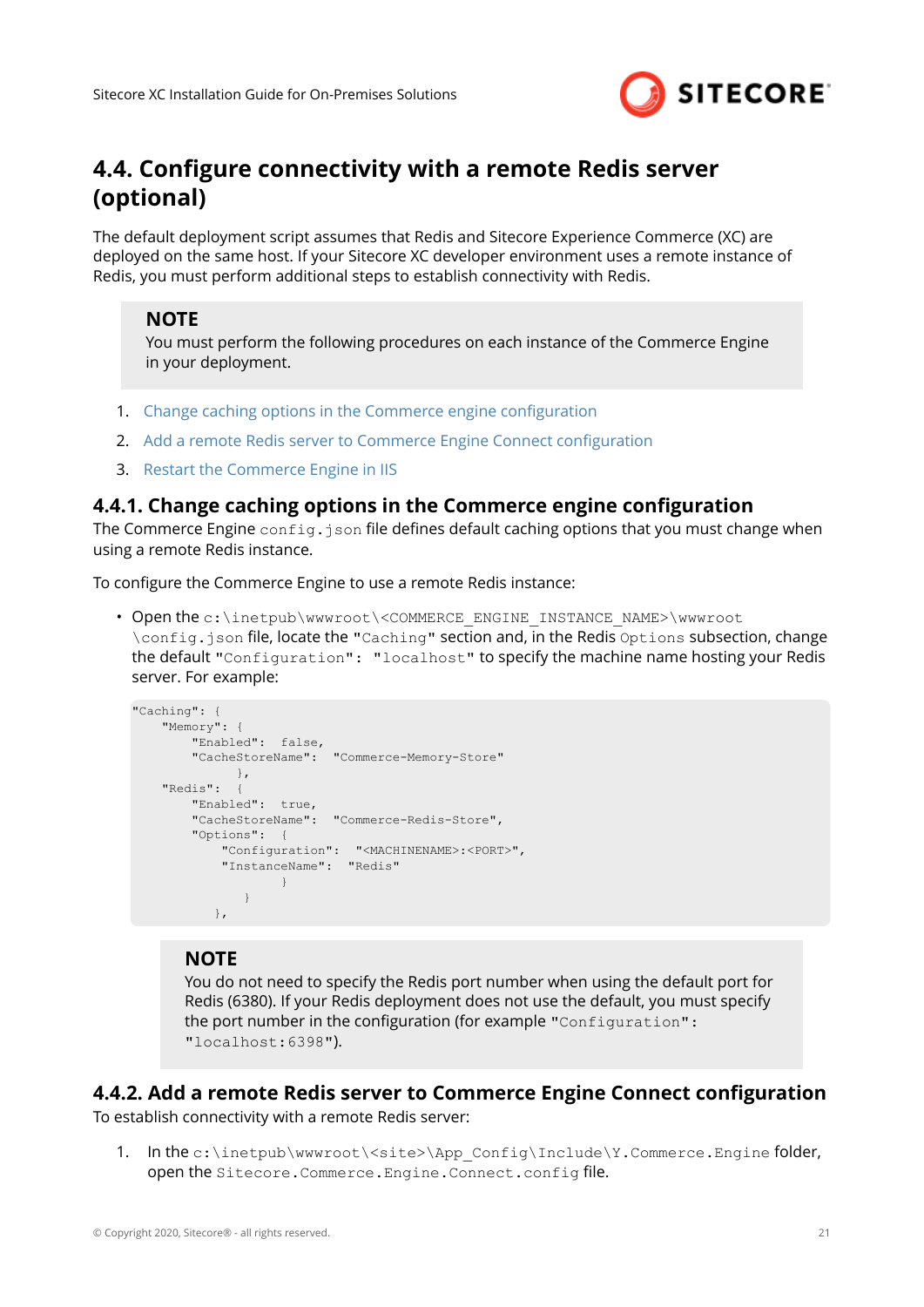

<span id="page-21-0"></span>2. In the cache settings section of the files, change the configuration to specify the machine name and port where the Redis server is running, and the named instance. For example:

#### **NOTE**

Configuration options used in this procedure are provided as example only. Use configuration options required in your deployment.

```
<redis type="Sitecore.Commerce.Engine.Connect.RedisCacheSettings, 
Sitecore.Commerce.Engine.Connect.Caching">
     <enabled>true</enabled>
     <cacheStoreName>Commerce-Connector-Redis</cacheStoreName>
     <options type="Microsoft.Extensions.Caching.Redis.RedisCacheOptions, 
Microsoft.Extensions.Caching.Redis">
        <configuration>MACHINENAME:PORT, 
defaultDatabase=1,allowAdmin=true,syncTimeout=3600000</configuration>
        <instanceName>MACHINENAME</instanceName>
     </options>
</redis>
```
#### **NOTE**

You do not need to specify the Redis port number when using the default port for Redis (6380). If your Redis deployment does not use the default, you must specify the port number in the configuration (for example  $1$  ocalhost: 6398).

### **4.4.3. Restart the Commerce Engine in IIS**

After you have completed the configuration changes, you should restart the Commerce Engine and Sitecore instances in IIS for the new configuration to take effect.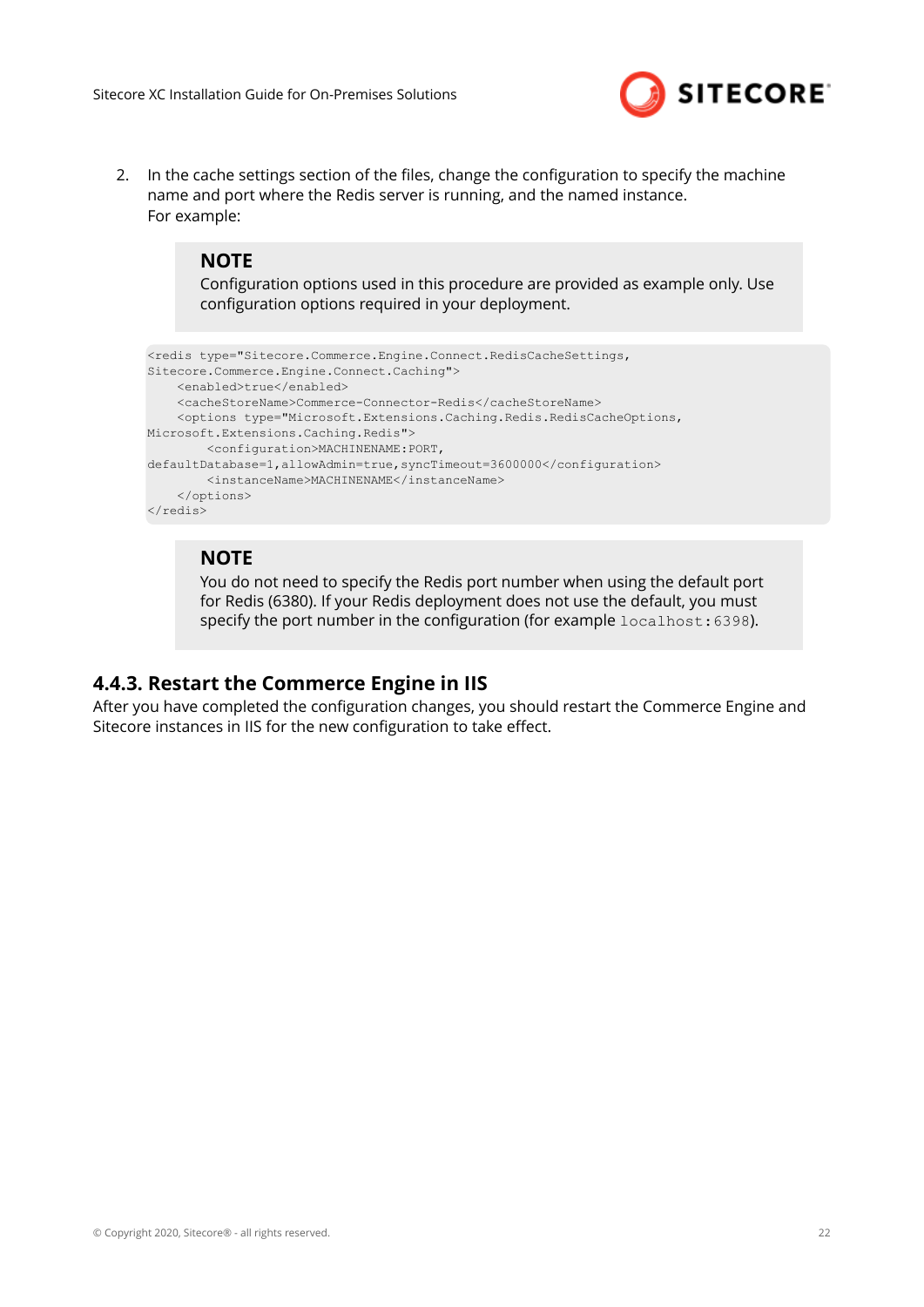

# <span id="page-22-0"></span>**5. Uninstall Sitecore XC**

You can uninstall Sitecore XC when you want to start with a fresh deployment. You use the Sitecore Installation Framework (SIF) to uninstall the Sitecore XC on-premises topology.

#### **WARNING**

When you uninstall Sitecore XC, your Sitecore Experience Platform (XP) deployment becomes nonfunctional. You must also uninstall Sitecore XP.

To uninstall Sitecore Experience Commerce:

1. Change the Install-SitecoreConfiguration cmdlet to Uninstall-SitecoreConfiguration. For example, Change:

Install-SitecoreConfiguration @deployCommerceParams -Verbose \*>&1 | Tee-Object "\$XCSIFInstallRoot\XC-Install.log

#### To:

Uninstall-SitecoreConfiguration @deployCommerceParams -Verbose \*>&1 | Tee-Object "\$XCSIFInstallRoot\XC-Uninstall.log

#### **NOTE**

If the SQL database server in your Commerce deployment uses a named instance, you must remove the extra backslash character ("\") from the sql named instance in the script. For example, if you deployed using  $ss$ mysqlinstance-01-cn**\\**sql2017), you must update the SQL database server name in the script to ss-mysqlinstance-01-cn**\**sql2017) before running the uninstall command.

- 2. Execute the script to remove the topology.
- 3. Uninstall Sitecore XP. For instructions on how to uninstall your Sitecore XP single topology deployment, refer to the Sitecore XP *Quick Installation Guide for a Single Developer Workstation*, available on the [Sitecore Download site](https://dev.sitecore.net/Downloads/Sitecore_Experience_Platform/100/Sitecore_Experience_Platform_100.aspx).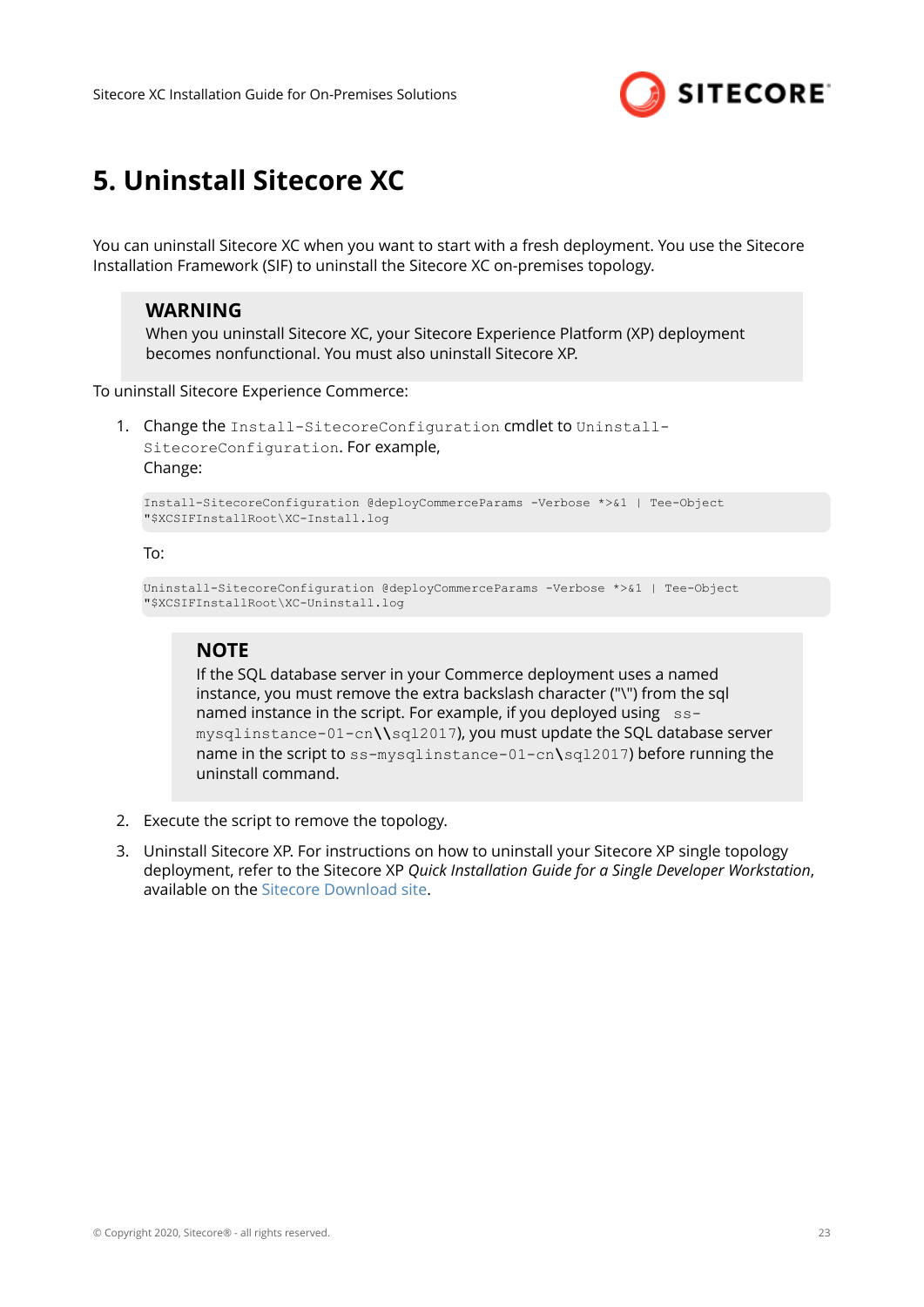

# <span id="page-23-0"></span>**6. Troubleshooting**

This section contains a list of issues that can arise during the initial deployment of Sitecore Experience Commerce, and proposes possible solutions.

- [Installation script fails to create a tenant and storefront site](#page-24-0)
- [Default storefront site fails to load or loads without catalog navigation bar](#page-25-0)
- Install-SitecoreConfiguration: The service cannot accept control messages at this time
- [Remove a module or task from the deployment script](#page-29-0)
- [Orders information in Experience Analytics reports and XP is not up-to-date](#page-31-0)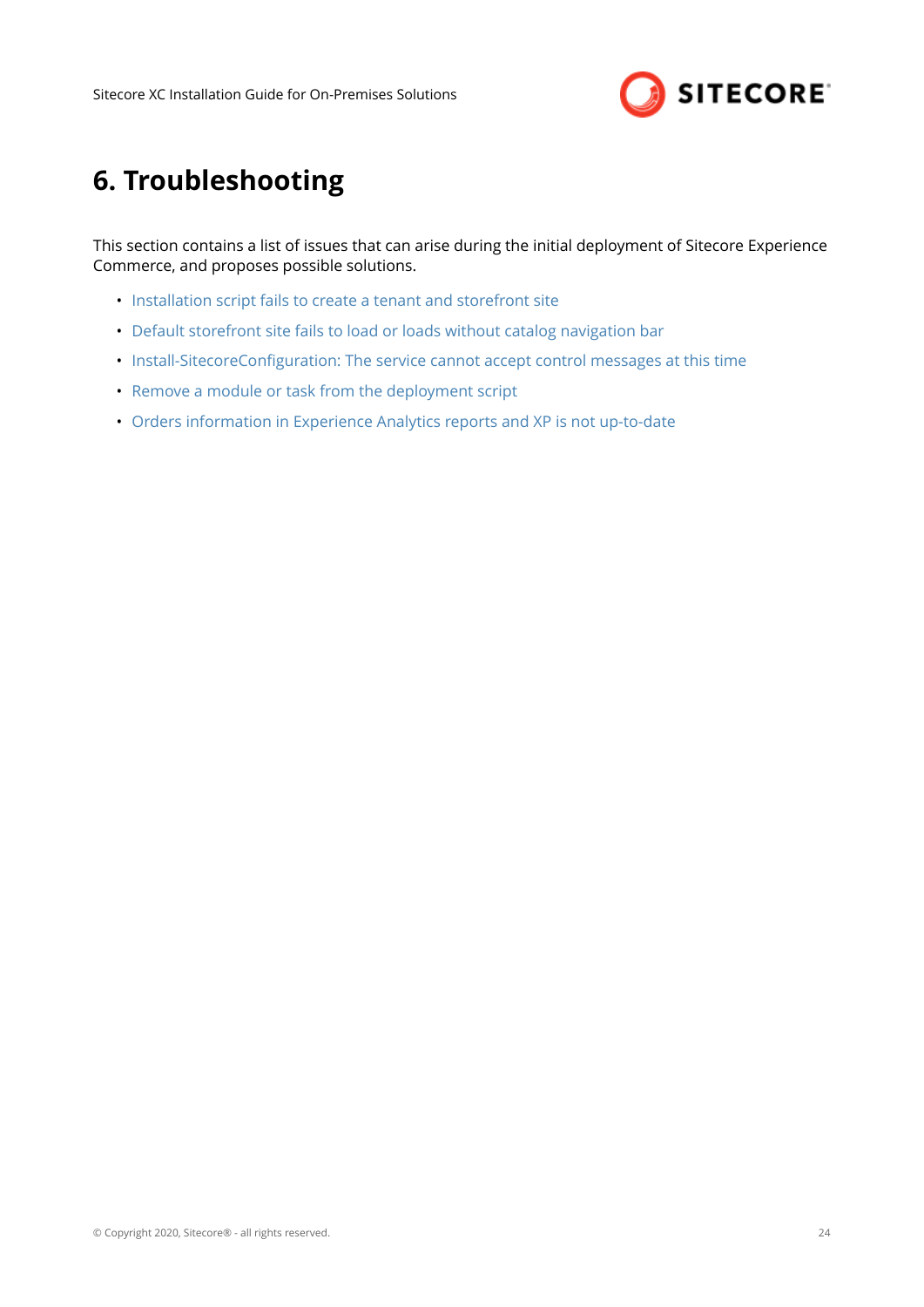

### <span id="page-24-0"></span>**6.1. Installation script fails to create a tenant and storefront site**

If the installation process fails to create a tenant and default storefront site, you can manually create a tenant and storefront site by following steps described in [this topic.](https://doc.sitecore.com/developers/100/sitecore-experience-commerce/en/create-a-commerce-tenant-and-site.html)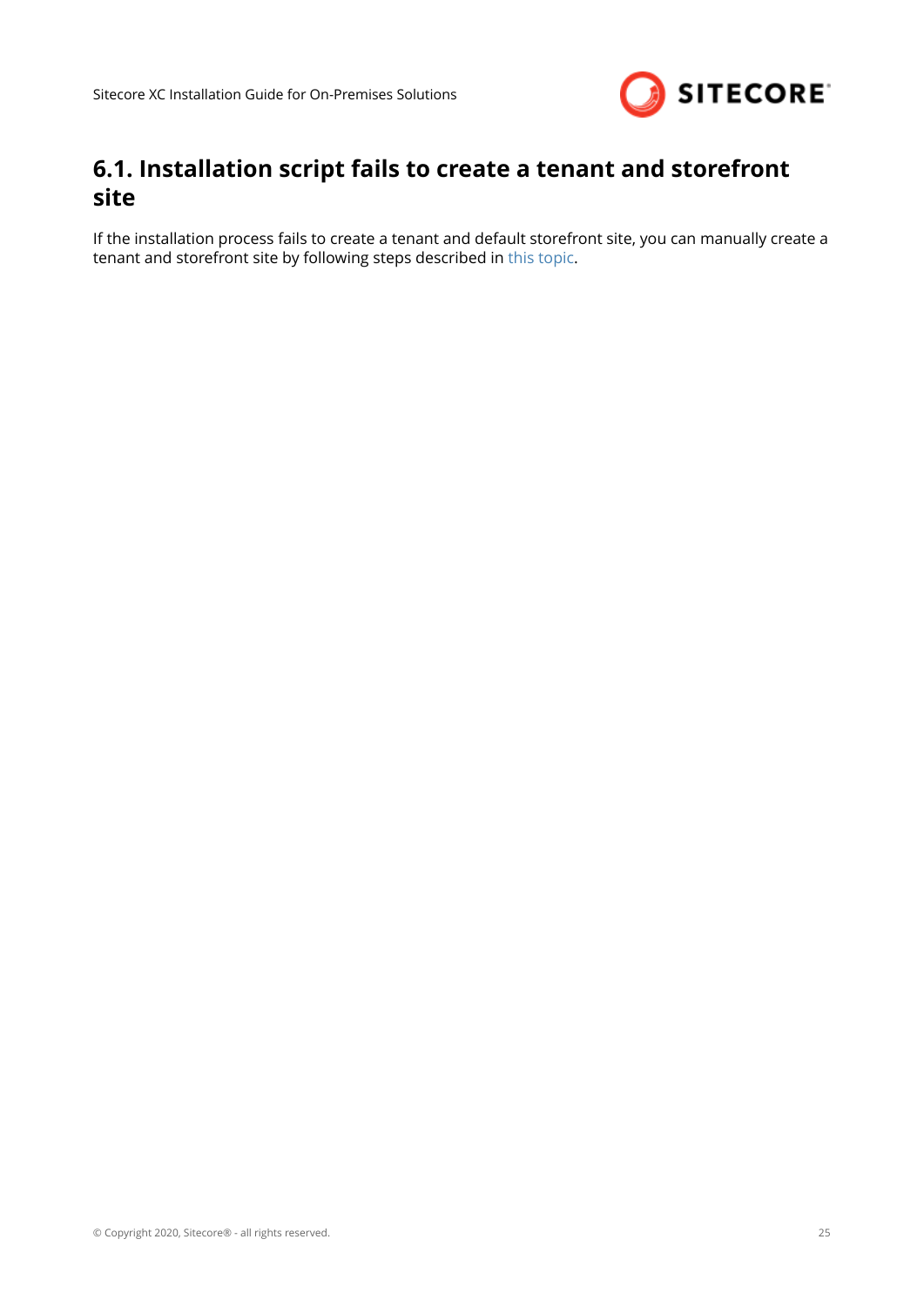

## <span id="page-25-0"></span>**6.2. Default storefront site fails to load or loads without catalog navigation bar**

If, after completing the deployment procedure, the default storefront site fails to load or loads without displaying the catalog navigation bar, you can perform the following procedures as possible solutions:

- [Verify the template overrides values](#page-26-0)
- Verify catalog configuration
- Verify the site grouping configuration
- [Refresh the Commerce cache and data templates](#page-27-0)
- Republish the site
- [Rebuild the Solr XP index](#page-27-0)

For additional troubleshooting solutions, see [Troubleshooting SXA Storefront.](https://doc.sitecore.com/developers/100/sitecore-experience-commerce/en/troubleshooting-sxa-storefront.html)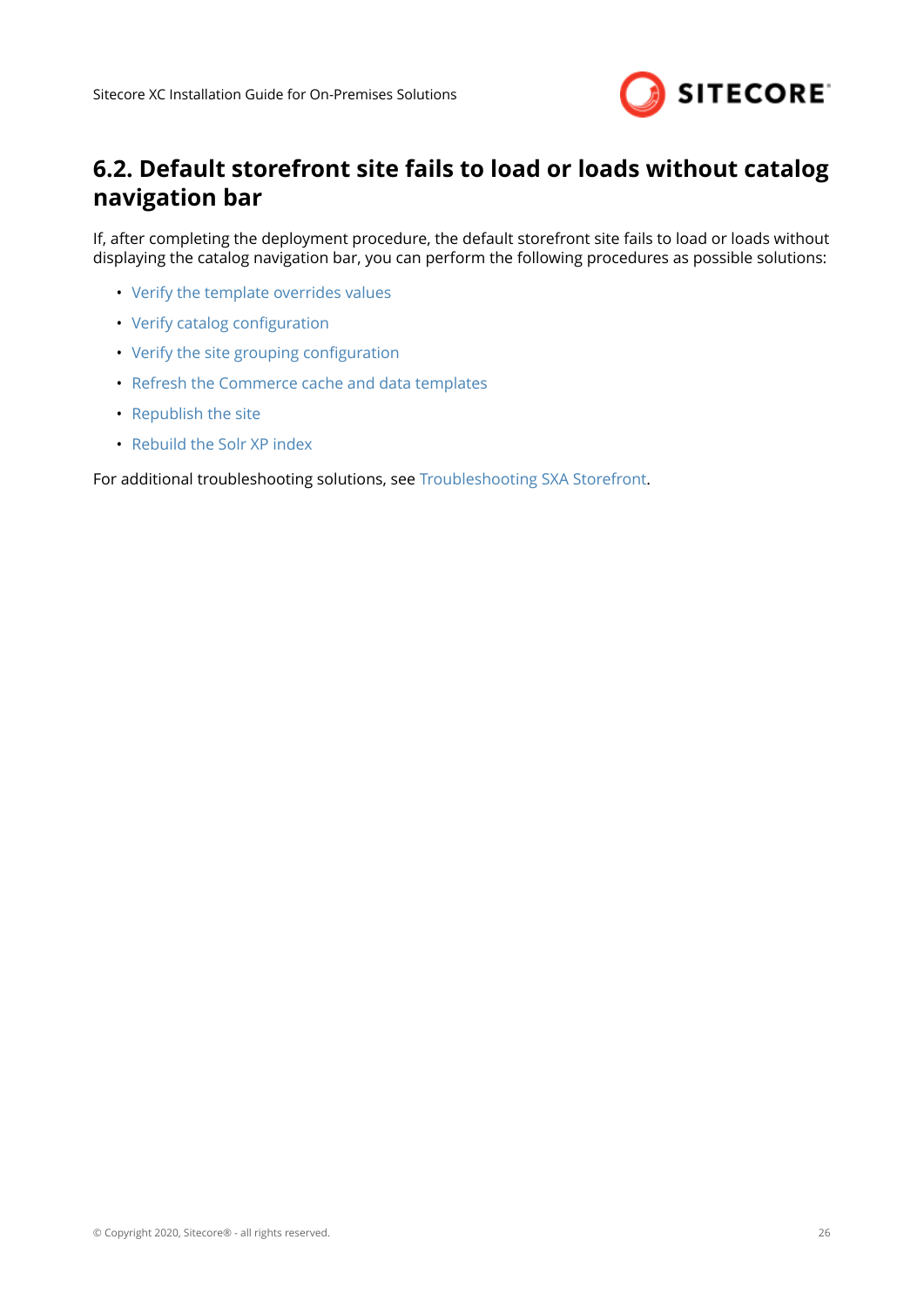

### <span id="page-26-0"></span>**6.2.1. Verify the template overrides values**

If the template overrides values of the Habitat Master catalog do not match the default storefront values, the storefront site fails to load properly.

To verify the template overrides for the default storefront catalog:

- 1. In the Content Editor, navigate to /sitecore/Content/Sitecore/Storefront/Home/ Catalogs/Habitat\_Master.
- 2. Go to the Template Overrides section, and verify that the value template override. The values for the Habitat Master should be as follows:

| <b>Template Overrides</b>                           |
|-----------------------------------------------------|
| Category template [unversioned, shared]:            |
| Templates/Project/Sitecore/Commerce Category        |
| Product template [unversioned, shared]:             |
| Templates/Project/Sitecore/Commerce Product         |
| Product variant template [unversioned, shared]:     |
| Templates/Project/Sitecore/Commerce Product Variant |
| Static bundle template [unversioned, shared]:       |
| Templates/Project/Sitecore/Commerce Bundle          |
| Dynamic bundle template [unversioned, shared]:      |
| Templates/Project/Sitecore/Commerce Dynamic Bundle  |

### **6.2.2. Default storefront site fails to load or loads without catalog navigation bar**

### **Verify the catalog configuration**

If the default Habitat catalog configuration contains errors, the storefront site or catalog information may fail to load properly.

To verify the default storefront catalog configuration:

1. In the Content Editor, navigate to /sitecore/Content/Sitecore/Storefront/Settings/ Commerce/Catalog Configuration.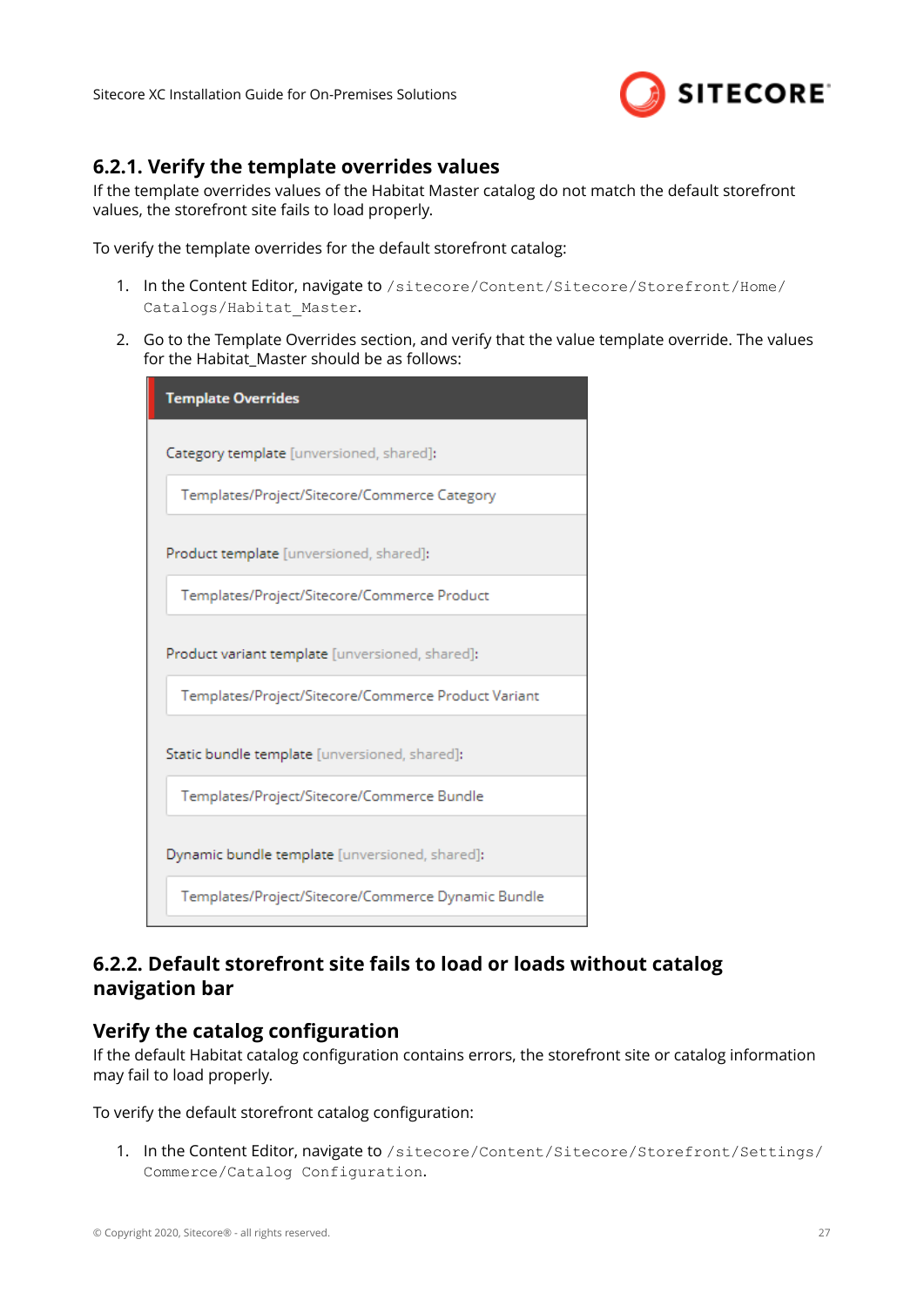

<span id="page-27-0"></span>2. Go to the **Commerce** section, and verify that values for the **Catalog** and **Start Navigation Category** fields are set as follows:

| Commerce                                                                                         |
|--------------------------------------------------------------------------------------------------|
| Catalog [shared]:                                                                                |
| sitecore/content/Sitecore/Storefront/Home/Catalogs/Habitat_Master                                |
| Start Navigation Category [shared]:                                                              |
| sitecore/content/Sitecore/Storefront/Home/Catalogs/Habitat_Master/Habitat_Master-Departments     |
| Include subcategory products - Display products from current category and subcategories [shared] |

### **6.2.3. Verify the site grouping configuration**

If the host name value specified in the storefront site grouping configuration does not match the default storefront hostname, the default storefront site cannot load.

To verify the site grouping configuration:

- 1. In the Content Editor, navigate to /sitecore/Content/Sitecore/Storefront/Settings/ Site Grouping/Storefront.
- 2. Go to the **Basic** section, and verify that the field **Host Name (use\* as wild card and | to list more values)** is set to *sxa.storefront.com*.

#### **6.2.4. Refresh the Commerce cache and data templates**

A staled Commerce cache or obsolete data templates may prevent the default storefront from loading or displaying properly.

To refresh the Commerce cache:

- 1. In the Content Editor, click the **Commerce** tab.
- 2. On the ribbon, click **Refresh Commerce Cache**.

To refresh data templates:

- 1. In the Content Editor, click the **Commerce** tab.
- 2. On the ribbon, click **Delete Data Templates**.
- 3. On the ribbon, click **Update Data Templates**.

#### **6.2.5. Rebuild the Solr XP index**

After you publish the storefront, you must [rebuild the Solr XP index .](https://doc.sitecore.com/developers/100/sitecore-experience-commerce/en/manually-rebuild-sitecore-xp-indexes.html)

### **6.2.6. Re-publish the site**

If you made any changes to the storefront configuration or settings, you must [republish](https://doc.sitecore.com/users/100/sitecore-experience-platform/en/publish-a-website.html) the default storefront site.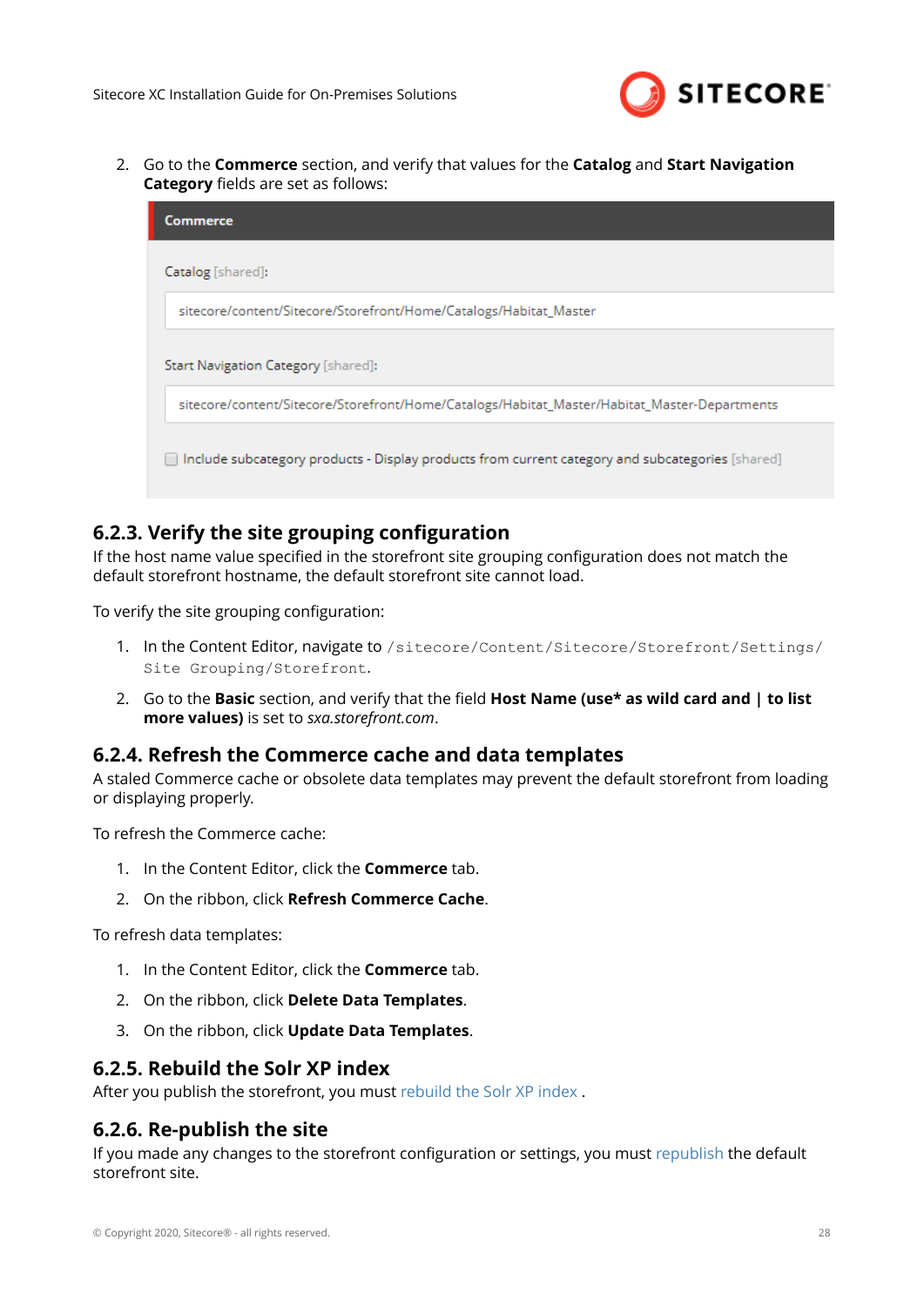

### <span id="page-28-0"></span>6.3. Install-SitecoreConfiguration: The service cannot accept **control messages at this time**

The Sitecore XC deployment script might fail, with an error message similar to the following:

```
Install-SitecoreConfiguration: The service cannot accept control messages at this time. (Exception 
from HRESULT: 0x80070425) At C:\Program Files\WindowsPowerShell\Modules\SitecoreInstallFramework
\2.1.1\Public\Install-SitecoreConfiguration.ps1:641 char:25 + & $entry.Task.Command @paramSet | 
Out-Default + ~~~~~~~~~~~~~~~~~~~~~~~~~~~~~~~ + CategoryInfo : NotSpecified: (:) [
```
To resolve this issue:

- 1. In IIS manager, re-start the app pool and the application.
- 2. [Run the deployment script](#page-15-0) again.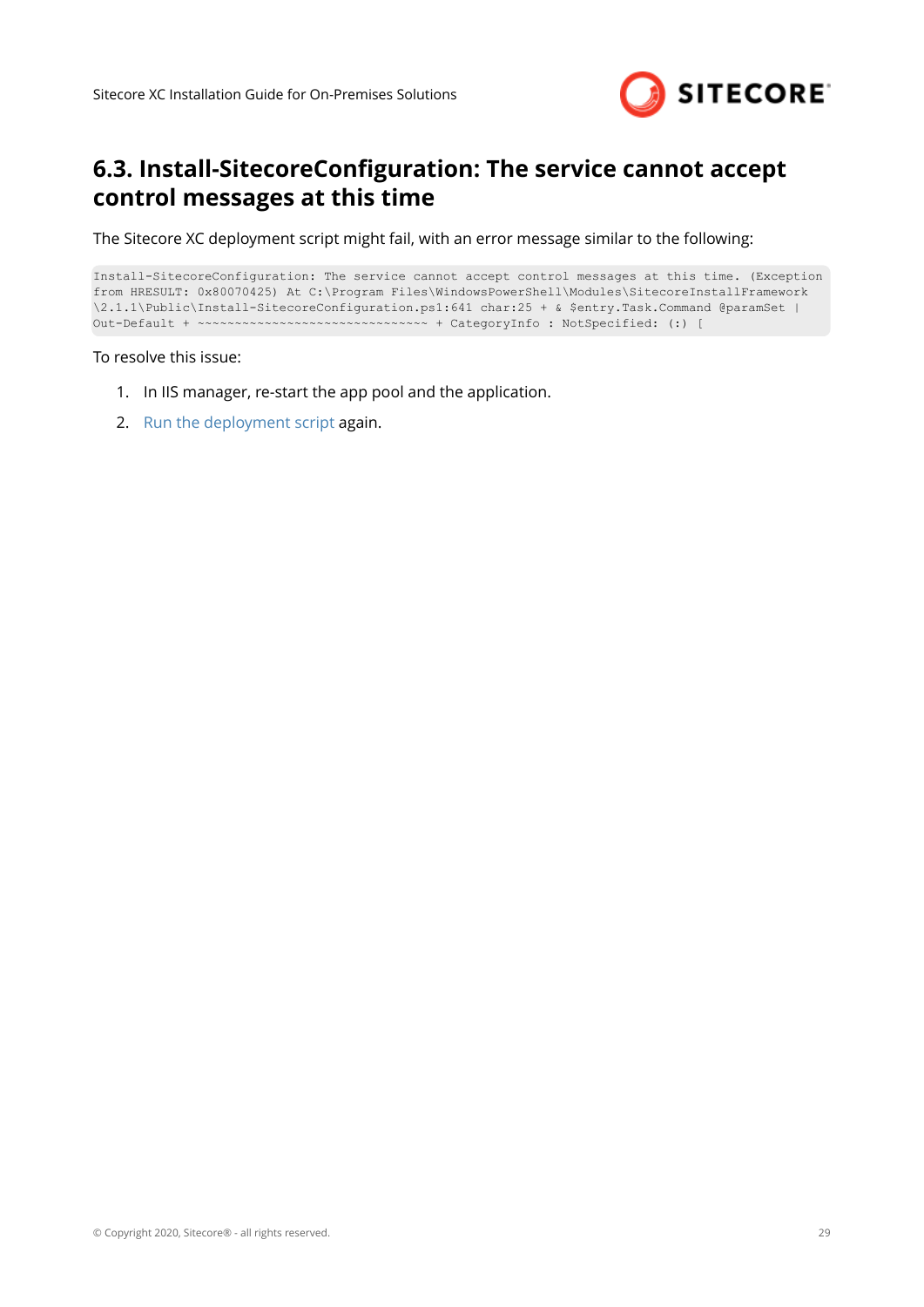

### <span id="page-29-0"></span>**6.4. Remove a module or task from the deployment script**

As a general rule, when a task in the Deploy-Sitecore-Commerce.ps1 script fails during execution, you can remove preceding tasks that completed successfully from the script file before you attempt to run the deployment script again.

Before running the deployment script again, you can either remove the reference to a specific module (for example, if all tasks defined in that module's JSON file successfully executed), or you can [remove](#page-30-0) [specific completed tasks in a module's JSON file](#page-30-0).

### **6.4.1. Remove a reference to a module**

To remove a reference to a module from the Master SingleServer.json file:

1. In the folder where you deployed the SIF. Sitecore. Commerce package, open the Configuration/Commerce/Master\_SingleServer.json file and, in the file, locate the "Includes" section. The following shows an example of the "Includes" section and some of the modules it contains:

```
},
   "Includes": {
     "IdentityServer": {
       "Source": ".\\Configuration\\Commerce\\IdentityServer\\IdentityServer.Config.json"
    },
     "Solr": {
      "Source": ".\\Configuration\\Commerce\\Solr\\Solr.Install.json"
\vert \vert,
     "CommerceEngine": {
       "Source": ".\\Configuration\\Commerce\\CommerceEngine\\CommerceEngine.json"
     },
     "BizFx": {
       "Source": ".\\Configuration\\Commerce\\SitecoreBizFx\\SitecoreBizFx.Install.json"
     },
     "StoreFront-PreconfigureInstance": {
       "Source": ".\\Configuration\\Commerce\\SXAStorefront\
\SXAStorefront.Preconfigure.json"
    },
     "Module-DirDst-EnsurePath": {
       "Source": ".\\Configuration\\Commerce\\Common\\Common.EnsurePath.json"
     },
     "Module-PowershellExtensions": {
       "Source": ".\\Configuration\\SitecoreUtilities\\InstallModule.json"
     },
     "Module-SXAFramework": {
       "Source": ".\\Configuration\\SitecoreUtilities\\InstallModule.json"
     },
     "Publish-Extensions": {
       "Source": ".\\Configuration\\Commerce\\Common\\Common.PublishToWeb.json"
    },
     "Module-HabitatImages": {
       "Source": ".\\Configuration\\Commerce\\Common\\Common.InstallWdpModule.json"
   ...
}
```
2. Delete the reference to the module you want to remove from the deployment process, and save the changes.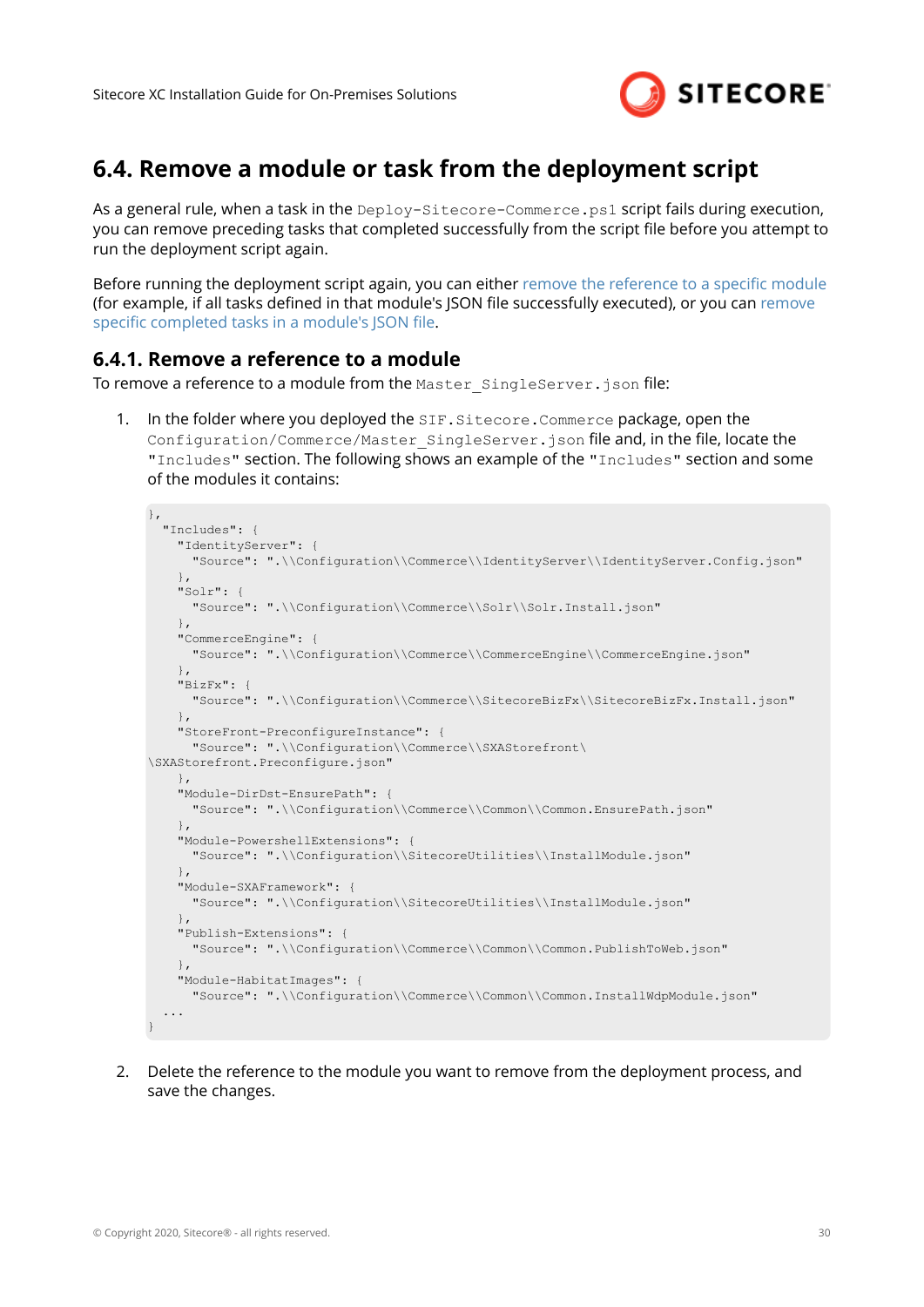

<span id="page-30-0"></span>For example, to exclude the module that deploys the Sitecore.Commerce.Habitat.Images.OnPrem.scwdp.zip package, delete the following block from the Master SingleServer.json file: "Module-HabitatImages": { "Source": ".\\Configuration\\Commerce\\Common\ \Common.InstallWdpModule.json".

3. Run the Deploy-Sitecore-Commerce.ps1 script again. The script deploys the remaining modules.

### **6.4.2. Remove a completed task from a module**

To remove a task from module's JSON file

1. In the folder where you deployed the SIF.Sitecore.Commerce package, open the Configuration\Commerce/<MODULE><FILENAME.json>, and locate the "Tasks" section. The following shows an example of the "tasks" section in the Configuration/Commerce/ CommerceEngine/CommerceEngine.Initialize.json file.

```
},
 "Tasks": {
    "DisableCsrfValidation": 
     "RestartWebAppPoolOps": 
     "GetIdServerToken":
     "BootStrapCommerceServices": {
    "EnsureSyncDefaultContentPaths": {
       "Type": "EnsureSyncDefaultContentPaths",
       "Params": {
        "UrlEnsureSyncDefaultContentPaths": 
"[variable('UrlEnsureSyncDefaultContentPaths')]",
         "UrlCheckCommandStatus": "[variable('UrlCheckCommandStatus')]",
         "Environments": "[parameter('Environments')]"
      }
    },
}
```
- 2. Remove completed tasks, and save your changes.
- 3. Run the Deploy-Sitecore-Commerce.ps1 script again. The script performs the remaining deployment tasks.

### **6.4.3. Skip specific tasks**

Sitecore Install Framework (SIF) allows you skip specific tasks by passing the -Skip parameter to the Install-SitecoreConfiguration function.

For example, you can use Install-SitecoreConfiguration @params -Skip Module-PowershellExtensions CheckPaths,Module-PowershellExtensions InstallModule to skip the following tasks during deployment: Module-PowershellExtensions\_CheckPaths and Module-PowershellExtensions\_InstallModule.